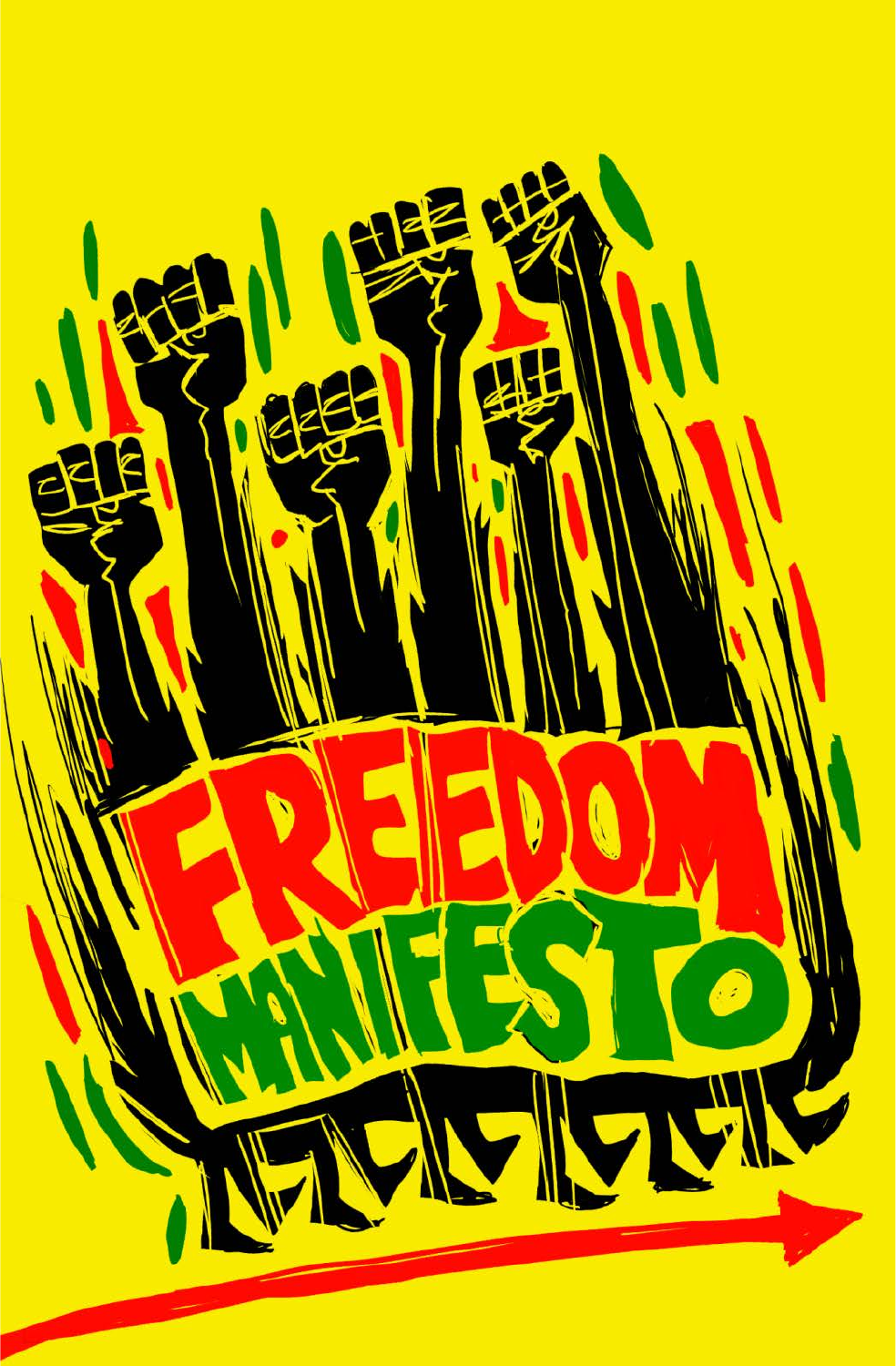### **Freedom Manifesto: A Draft Manifesto to Rebuild the Black Liberation Movement**

August 2016

#### **Table of Contents**

| 3. Our fight is against capitalism 12                                                      |  |
|--------------------------------------------------------------------------------------------|--|
| 4. Strategic working class unity includes the<br>leadership of the black working class  15 |  |
|                                                                                            |  |
| 6. We are part of a global struggle 26                                                     |  |
| 7. Our fight for reform is linked to a revolutionary                                       |  |
| 8. Our struggle will last for generations 30                                               |  |
|                                                                                            |  |

Symbols on these pages courtesy of adinkra.org.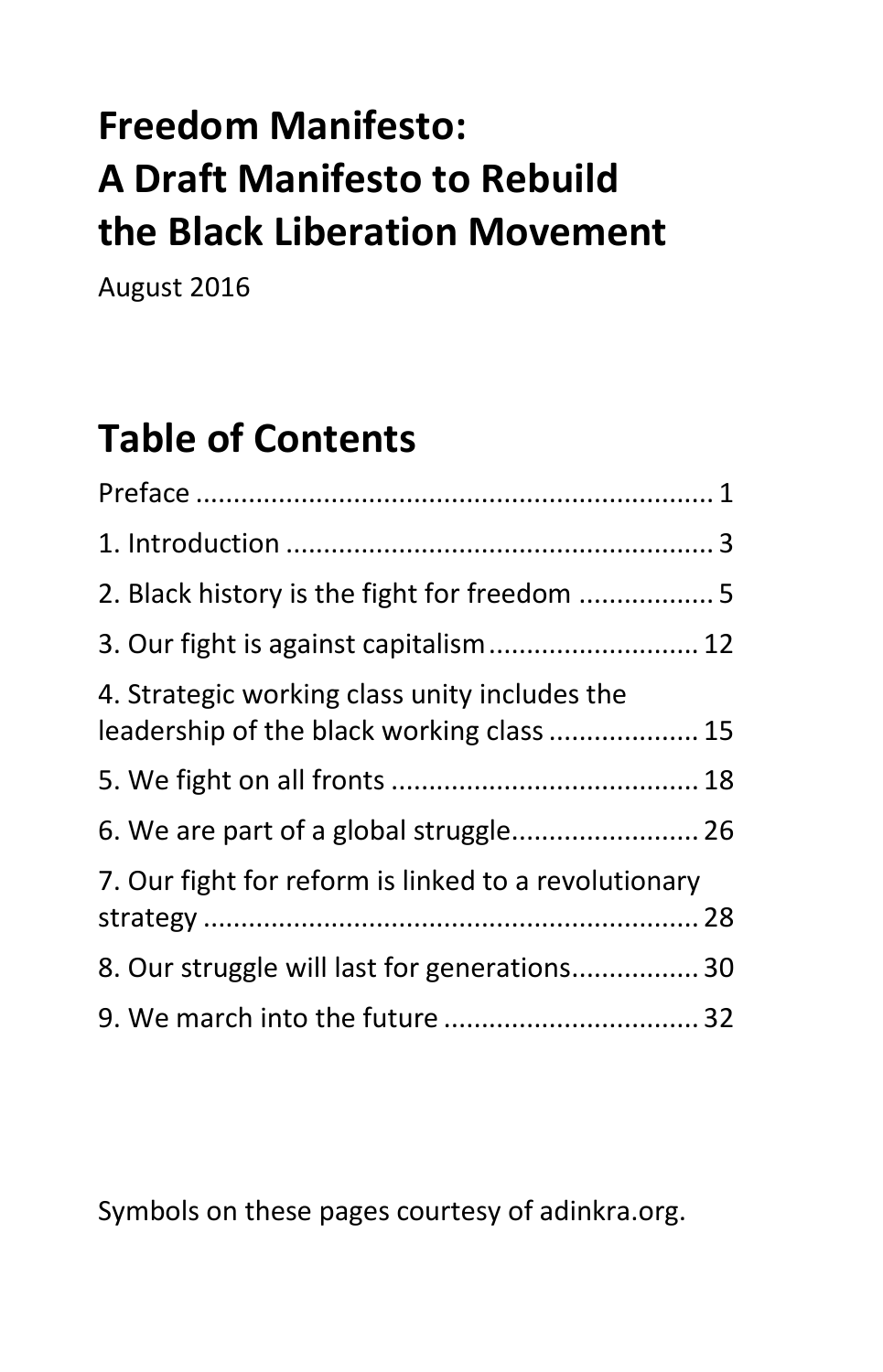# <span id="page-2-0"></span>**Preface**

The Black Liberation Movement has reawakened. Militant activists are fighting against police terror, for jobs and a livable wage, for housing for the homeless, against environmental racism, for quality education, for human rights for our LGBT brothers and sisters, and more. This manifesto is a contribution toward uniting our diverse forces into one mighty movement for Black liberation and the transformation of the entire society.

This manifesto is for workers in trade union locals and worker centers, students on campus and in high school, brothers and sisters locked up in the prison camps, activists on all battlefronts in every community. Capitalism stinks and is not the system that we need to lead decent and meaningful lives.

Please send suggestions for this document. Rewrite it. Create your own. The point is to have a revolutionary festival of ideas to advance our consciousness and take our struggle to a much higher level. When we can meet in a national assembly for Black Liberation, every document can be part of creating one declaration for us all.

This manifesto is the work of veterans of five decades of struggle and young activists in the current struggles. First came a 2014 version. The Black Left Unity Network revised it in 2015. Now in 2016 a national Black Left Study Group, brothers and sisters in 10 cities, studied both versions for ten months and offers this revision.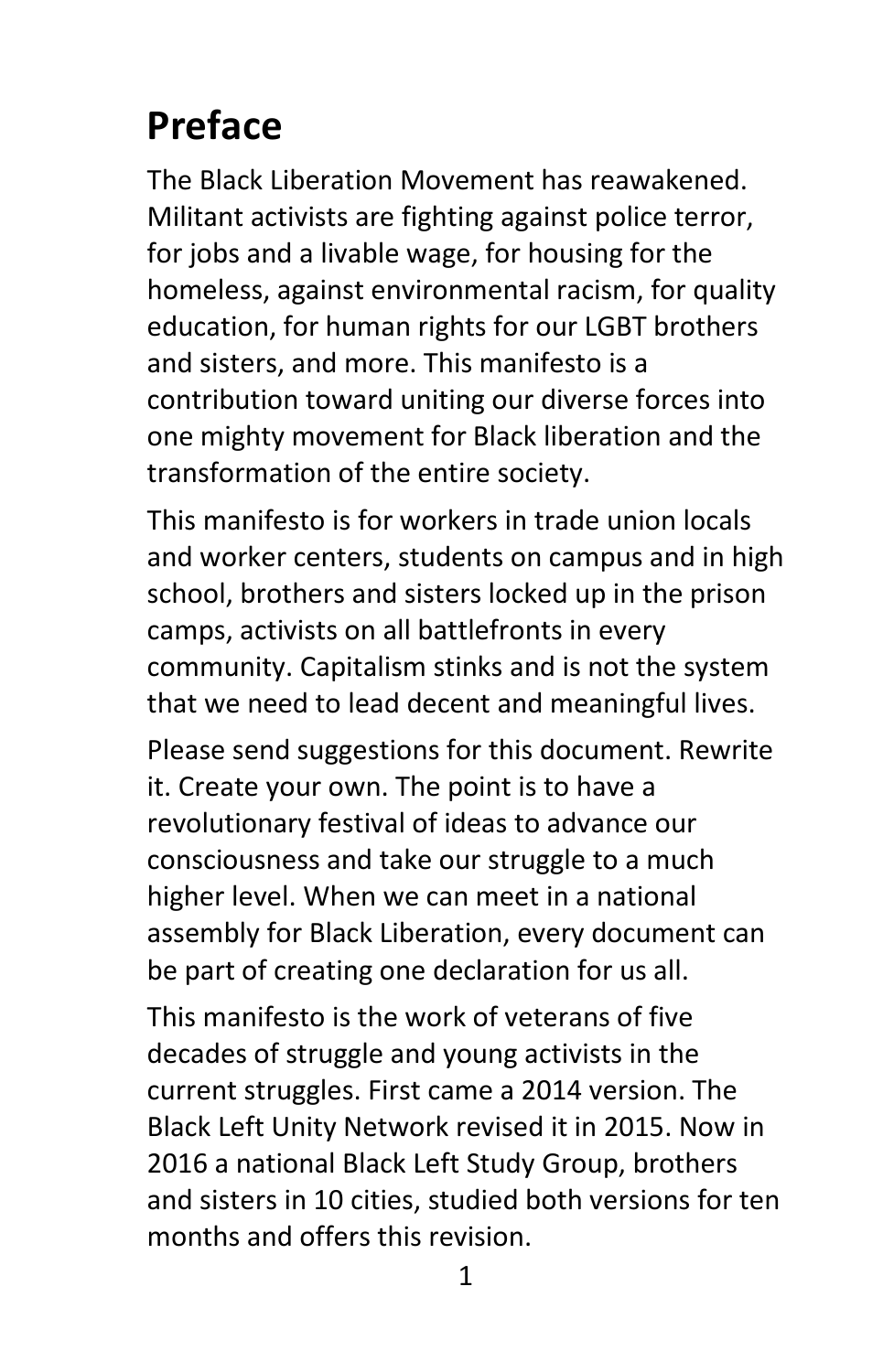Our movement has been powerful and it is becoming powerful again. We just have to sum up our practice in struggle—past, present and future and think together about the problems we have and how we can solve them. This manifesto, read and talked about by people and groups all over, can contribute to a national consensus to be ratified at a National Assembly for Black Liberation.

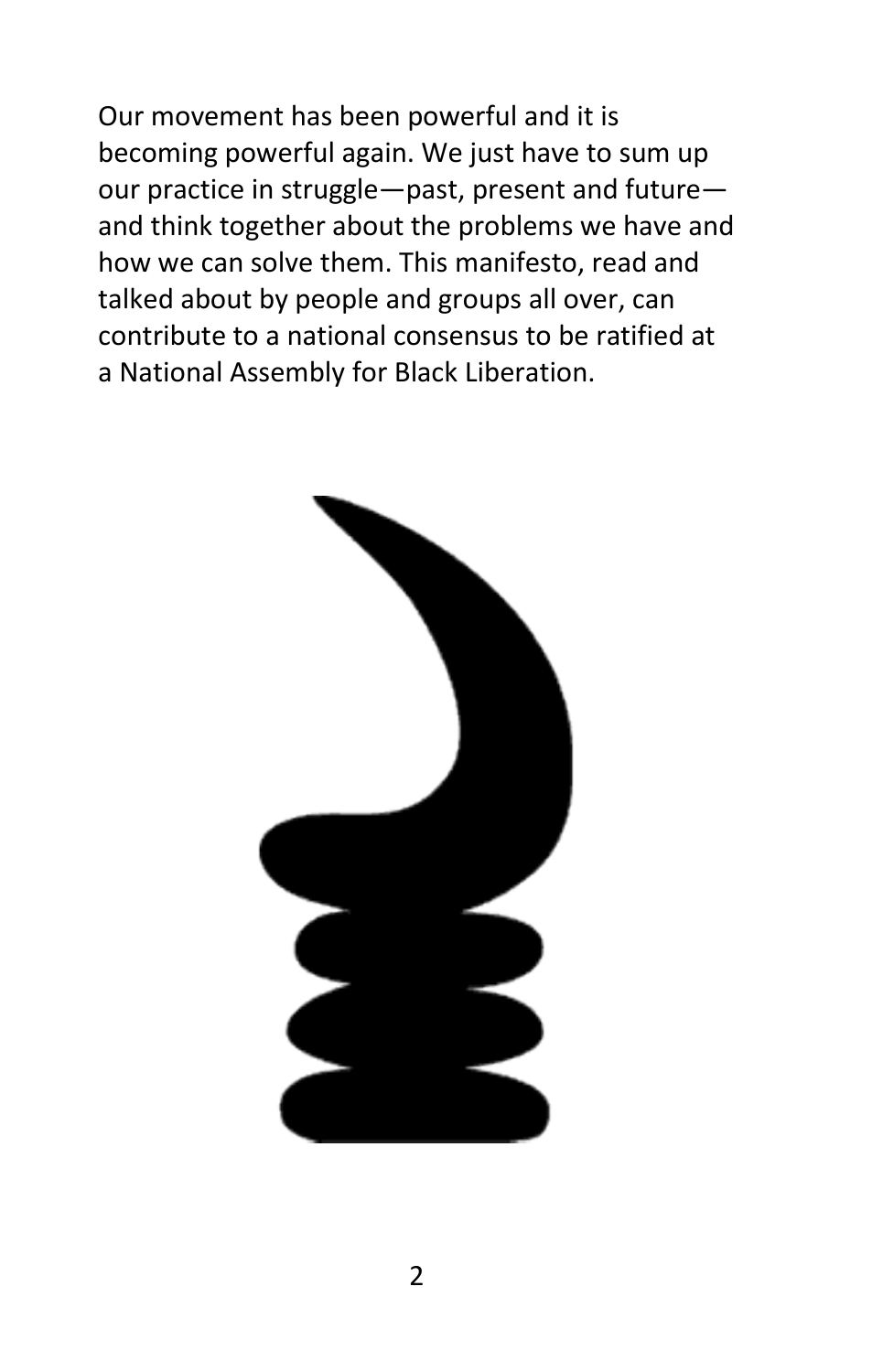### <span id="page-4-0"></span>**1. Introduction**

The deep crisis facing Black people requires bold radical action. We can accept this challenge as individuals and in groups, but the strategic goal must be the rebuilding of a national movement for Black liberation. There are many groups. Even those organized nationally are small and scattered. But hundreds of thousands of people see the need for militant fight back. It is time for a great coming together to rebuild our Black liberation movement nationwide.

*Our fight has always been for freedom.* The history of Black people involves every aspect of life but there has always been a central theme: How can we get free? This means an end to exploitation and oppression. This is a critical starting point for all education and self-consciousness in the Black community. It demonstrates the basic humanity of Black people, the will to live and find ways to improve our lives as a collective, a community, a nation.

*We build on our Black Radical Tradition.* In order to be a revolutionary you have to know your history. Our tradition of militant fightback has been anchored in five ideological tendencies that are most often woven together in the thought and practice of any person, group, or movement. These five are Black liberation theology, Pan-Africanism, Nationalism, Feminism, and Socialism. The most recent concentration of ideological debate was in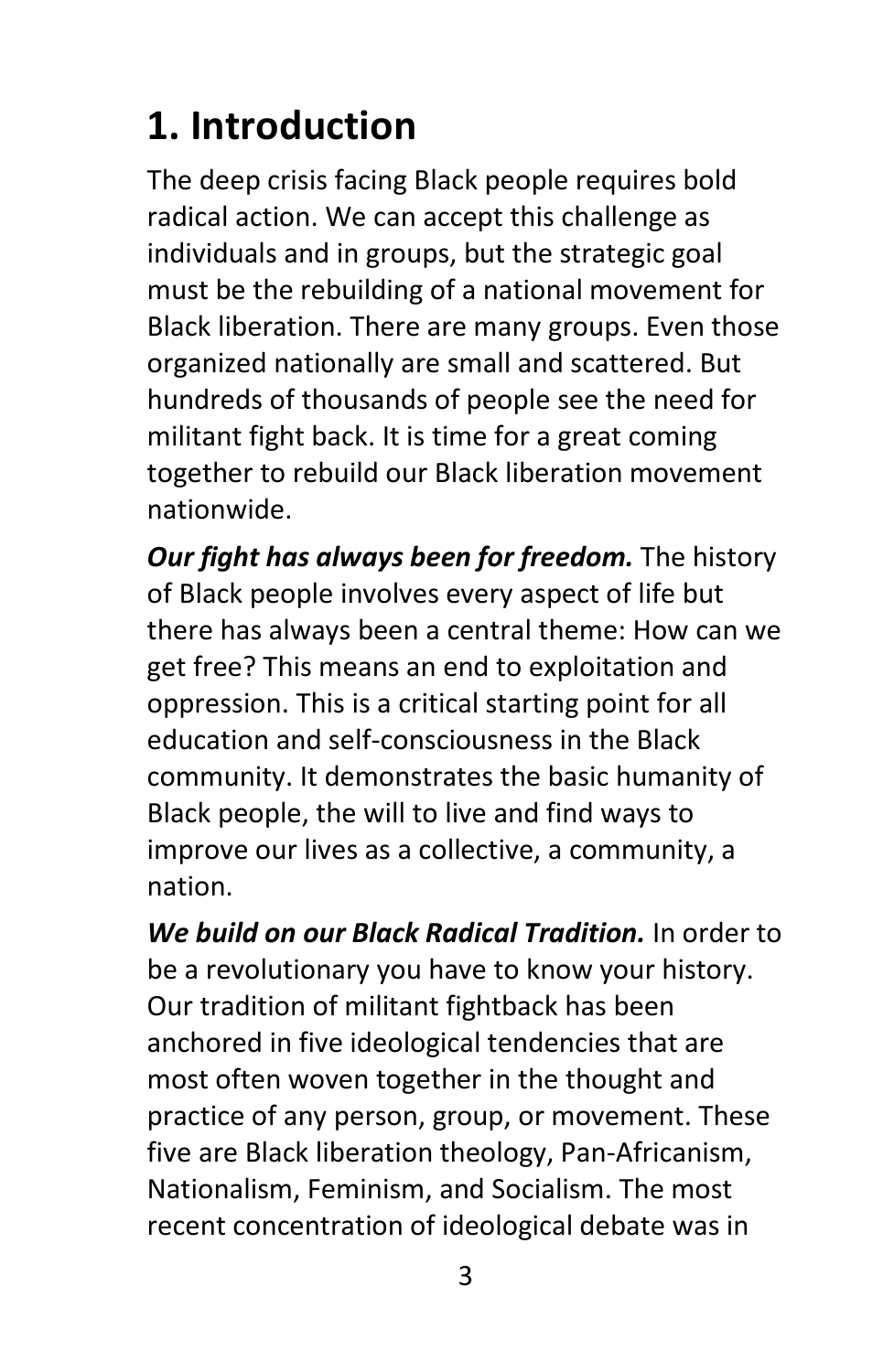the 1960s and represented in the life, work, and thought of Martin Luther King and Malcolm X.

*We are rebuilding the Black Liberation Movement.* How can we tell when a national Black liberation movement is underway? When Black liberation activists in every generation have organized national assemblies to unite around a common program. The earliest was the National Negro Convention Movement of the 1830s. This unity goes beyond single issues. It grasps the overall character of fighting on all fronts. When a national Black Liberation movement is underway, national bodies set policy and coordinate national campaigns of struggle. Major conferences facilitate debate. This leads to consensus and more intense resistance. So we had the 1967 and 1968 Black Power Conferences, the 1970 Congress of African People, the 1970 revolutionary peoples convention of the Black Panther Party, the 1972 Gary National Black Assembly, the 1974 conference of the African Liberation Support Committee, the 1981 National Black Independent Political Party, and the 1998 Chicago launching of the Black Radical Congress. To be revolutionary, we must learn from these advanced gatherings of our national Black liberation movement as milestones of our Black Radical Tradition.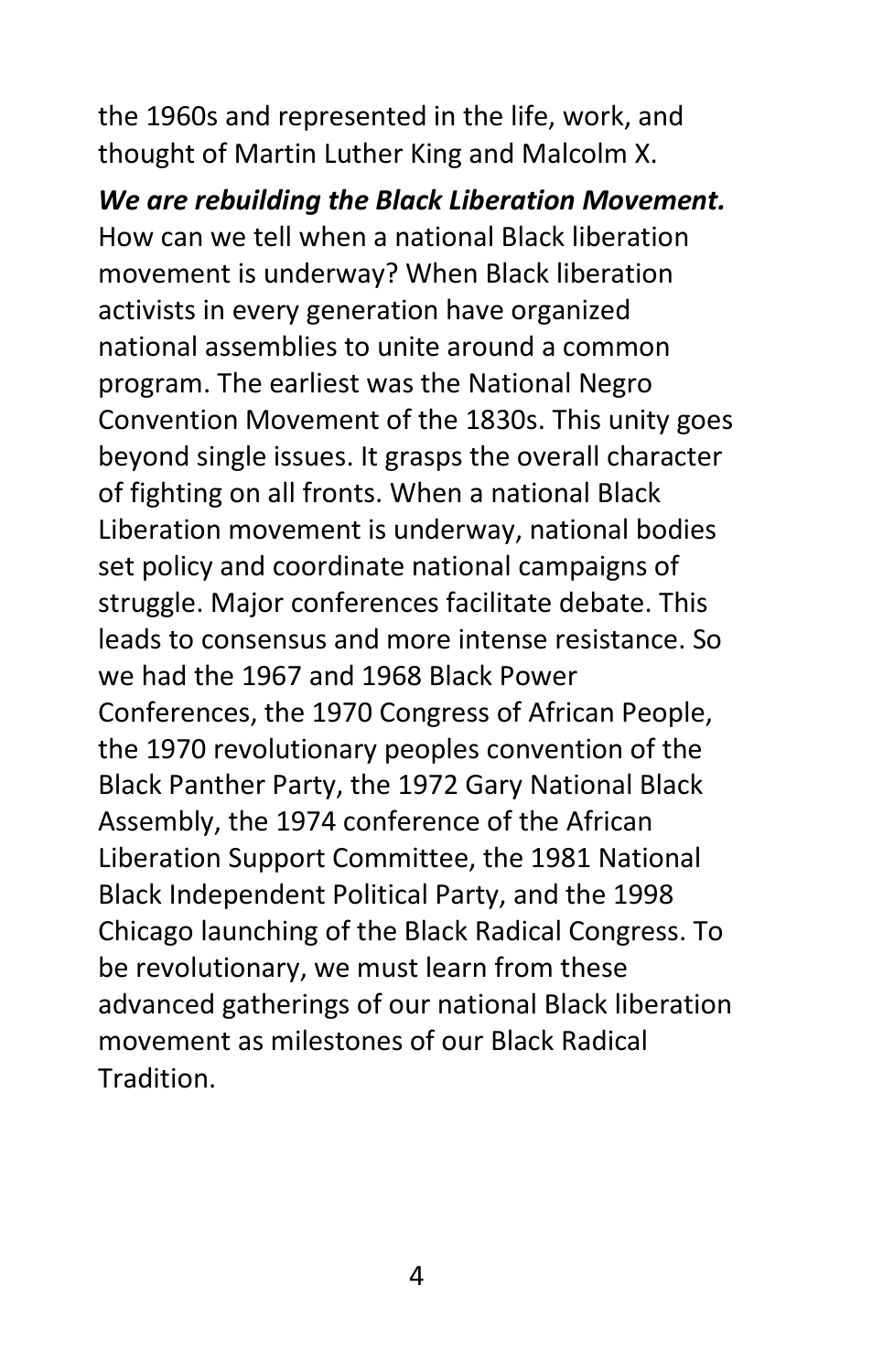### <span id="page-6-0"></span>**2. Black history is the fight for freedom**

The lessons of history are summations of a process. They can be about individuals or social groups. They can be local or global. This process includes social forces that represent different classes and nations. It includes gender, sexuality, religion, generations, and so on. The main dynamic of the African American experience, the theme that embraces all Black people, is the fight not only to survive but to resist and end capitalist exploitation and all forms of oppression. In a word, Freedom! We have overcome the slave trade and colonialism in Africa and throughout the African Diaspora. We have overcome sharecropping. We will overcome industrial wage slavery and today's inhuman forms of racism, poverty, and patriarchy. The system has been against us but we have always fought back.

*Africa.* Africa was invaded by Europeans. There was evil cooperation from some of the ruling classes and elites among the Africans themselves. So Africa took a double blow: Black people were stolen from their land and forced into the labor systems of slavery in the West, and colonized on African land. The people who remained in Africa were virtually enslaved. Both attacks forced European culture on African people: language, religion, legal systems, what little education that was provided, and cultural aesthetics. The infamous colonization frenzy was legalized in the Berlin Conference of 1884-85.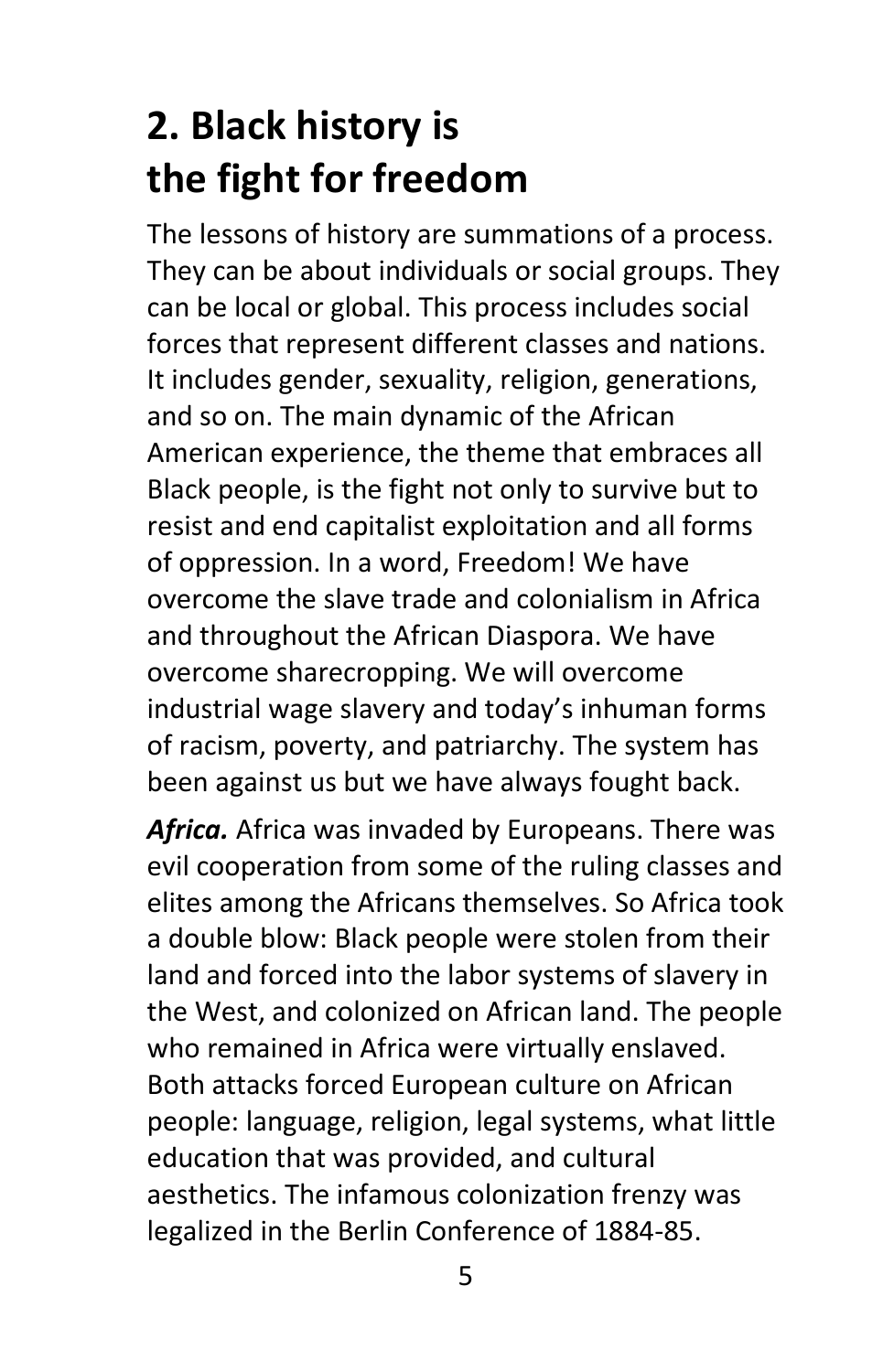After World War II African resistance movements expelled the invaders and created independent African countries. First came Ghana in 1957 under the leadership of Kwame Nkrumah. Most of the newly independent countries were guided by a rising African capitalist class. This class compromised the liberation struggles by falling in line with the World Bank and the International Monetary Fund. Many African revolutionaries who represented the working class and struggles against capitalist neo-colonialism were murdered: Patrice Lumumba, Chris Hani, Amilcar Cabral, Edwardo Mondlane, Pierre Mulele, General China, Kimathi, Stephen Biko, Maurice Bishop, Walter Rodney, and others. Today Africa and the African Diaspora face the need for a 21st century revolution led by the working class and its impoverished masses.

*The European slave trade.* Stripping Africa of people served the labor needs of Europe, especially in the fields and mines of the Americas. As Eric Williams explains, a triangular trade linked Europe (manufactured goods) to Africa (labor) to the Americas (extraction of raw materials and products of agricultural development). This barbarism took Africans to every island in the Caribbean and every region of North, Central, and South America, expanding the African Diaspora.

Our freedom struggle has raged against these crimes against humanity. We remember Queen Nzinga Mbande of Angola and Joseph Cinque of the Amistad Revolt.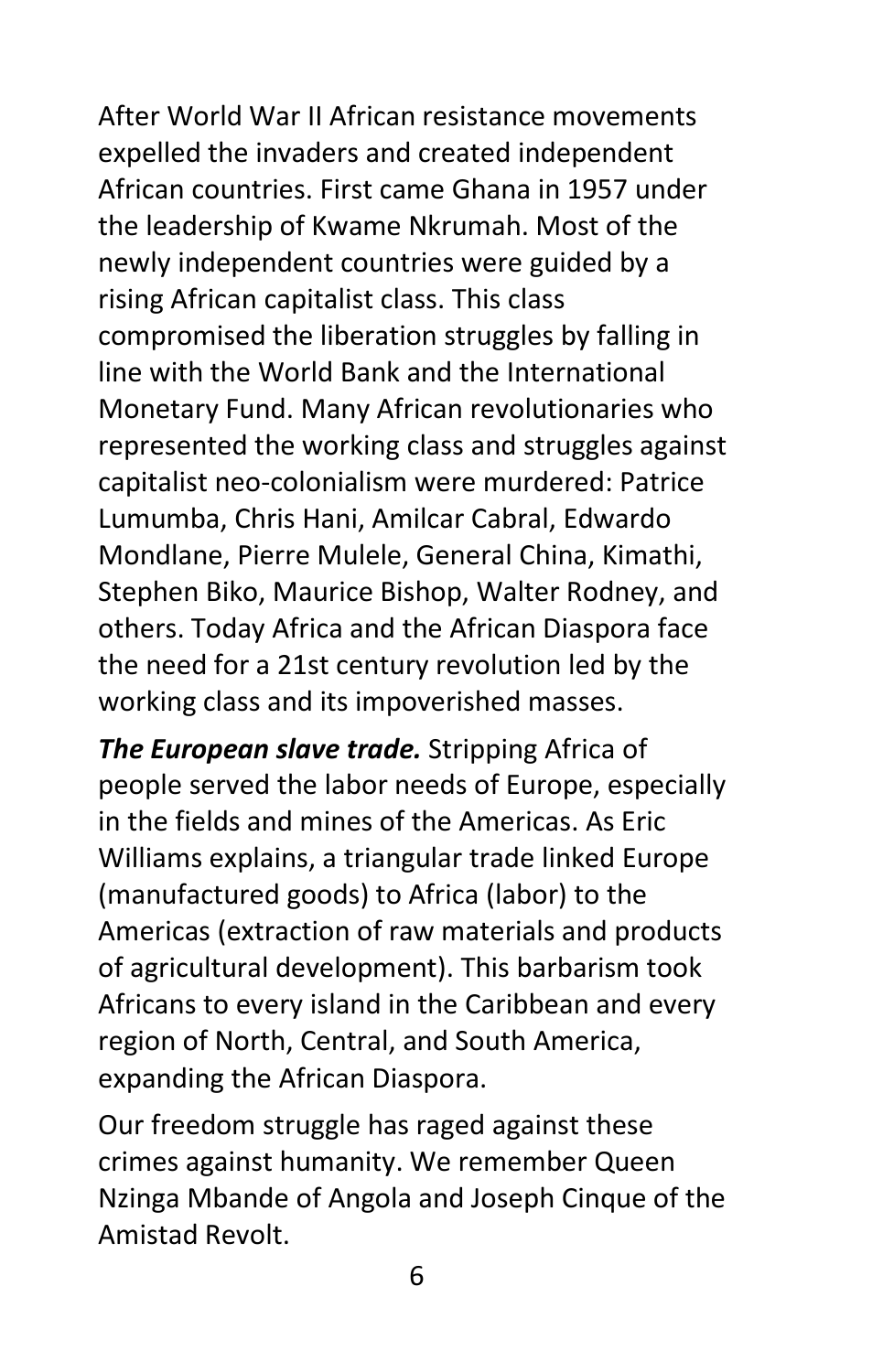*The slave system.* Slavery was a system that bred, sold and worked Africans to death for 400 years. Millions of Black people were moved across the southern US to produce tobacco, rice, and much more, most of all cotton. Black field hands were worked to death from "can't see to can't see," from before sunrise to after sunset. Black women faced the double exploitation of working in the fields or the "big house" and breeding children to be slaves as well. Through inheritance and the long-lived corporations, the wealth we created still exists today. It keeps us in persistent poverty.

Slave production of cotton pulled Black people into the Deep South, creating what became known as the Black Belt. But slavery's true role in the rise of capitalism has been kept hidden. It started in the 1700s with the buying and selling of African people and their production of cotton for the world market. It emerged as textile production in England and North America. By the 1800s cotton was the number one commodity in the world. The slave South and the industrial North each reaped the profits and benefits of slavery. Factories in the North produced cloth for clothing and other commodities. Ships leaving Northern and Southern ports moved slaves and goods around the world. Northern banks lent money for slave plantations and the industries that depended on slave-grown crops. Even the wages of white workers in Northern factories depended on slave labor and profit from the world cotton trade. The market value of the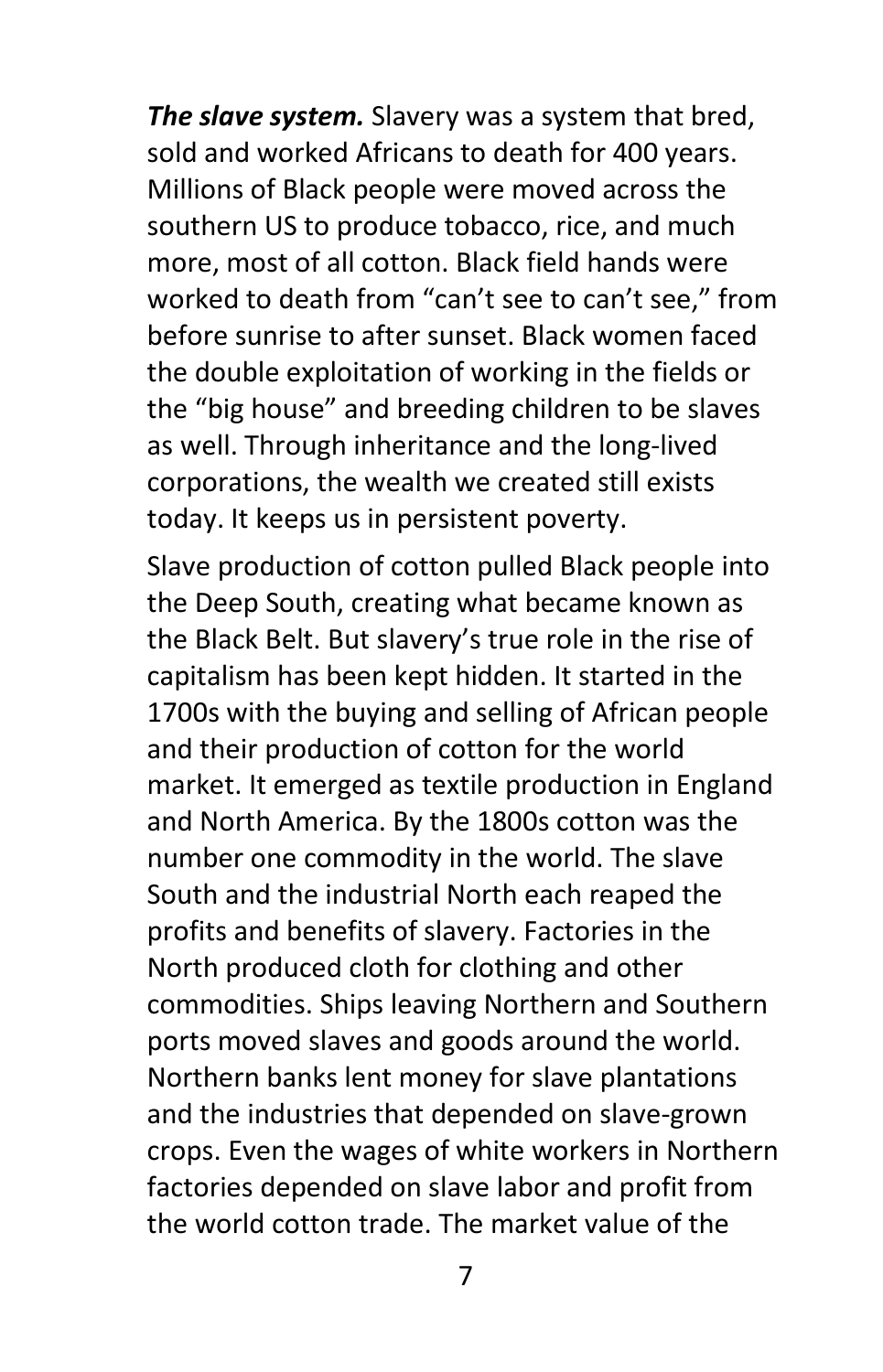nation's population of enslaved Africans was higher than all other sources of wealth at the time. These are the historical facts that continue to make reparations such an important question for the Black Liberation movement.

*Emancipation.* The US evolved with two labor systems: slavery in the South and wage labor in the North. Representatives from each struggled for control of the federal government. This led to the Civil War. Slave labor threatened the wages of white workers. The abolitionist movement opposed the vicious system of slavery. All this motivated people in the North to support the war.

But Black people were not given freedom by anybody. We rose up and fought in many ways to be our own liberators. Nat Turner, Denmark Vesey, Gabriel Prosser and others led mighty revolts. The Underground Railroad led by Harriet Tubman and Sojourner Truth freed countless slaves. W. E. B. DuBois in his master work *Black Reconstruction* describes a general strike: slaves withholding their labor and undercutting the slave regime in many ways. Black people fought the Confederacy at a far higher rate than white people. After the Civil War during Reconstruction, Black voters and elected officials democratized the South, introducing free public education for all.

*The African American nation.* Especially within the Black Belt (a territory that stretches from the eastern shores of Maryland to east Texas), Black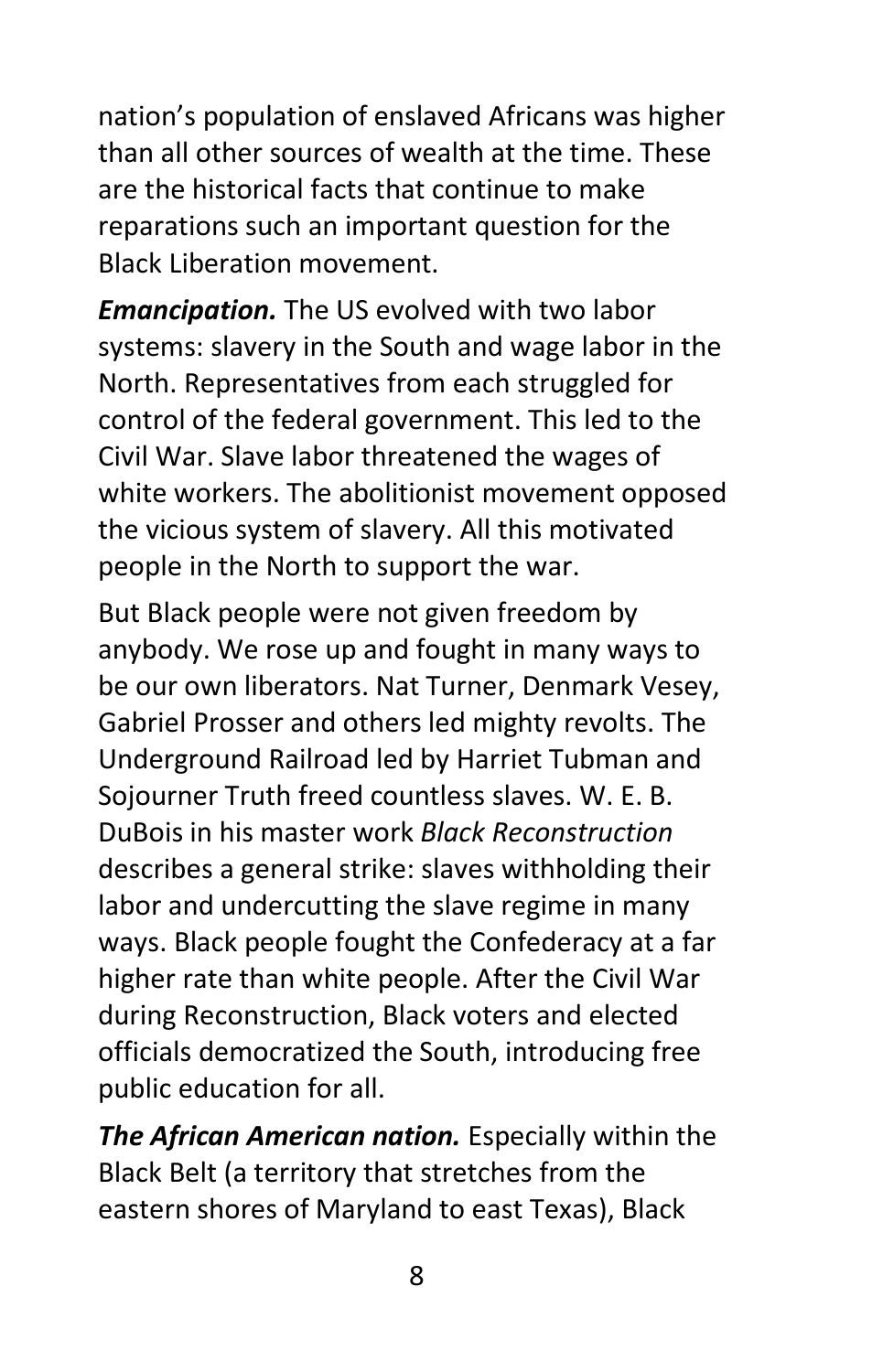people created an African American national culture. Before and after the overthrow of slavery, Black people from different African origins were welded into an oppressed nation. We improvised on our original African cultures. We created new social institutions, a common economic life, new speech and language and collective community life. We did this in church, in musical and other social and political venues, and in developing social classes. African Americans were concentrated in counties that were majority African American, dominated by the plantation economy, repressive government and an apartheid system. We suffered concentrated exploitation and oppression. More people were lynched there than anywhere else in the US. The lack of political authority over the territory and social and economic institutions of the Black Belt has prevented the Black majority in the South from expressing its full right of self-determination.

And there too the modern Civil Rights Movement developed, in opposition to the barbaric oppression imposed on Black people in the Black Belt, from peonage to lynching.

*The Great Migrations from the rural South to the industrial North.* During the 20th century Black people were pushed out of the South and pulled into the North—meaning the West, the Midwest and the Northeast. This dispersed Black people into the major industrial cities. Racist terror pushed people North. Migration was also an act of resistance. People rejected old forms of oppression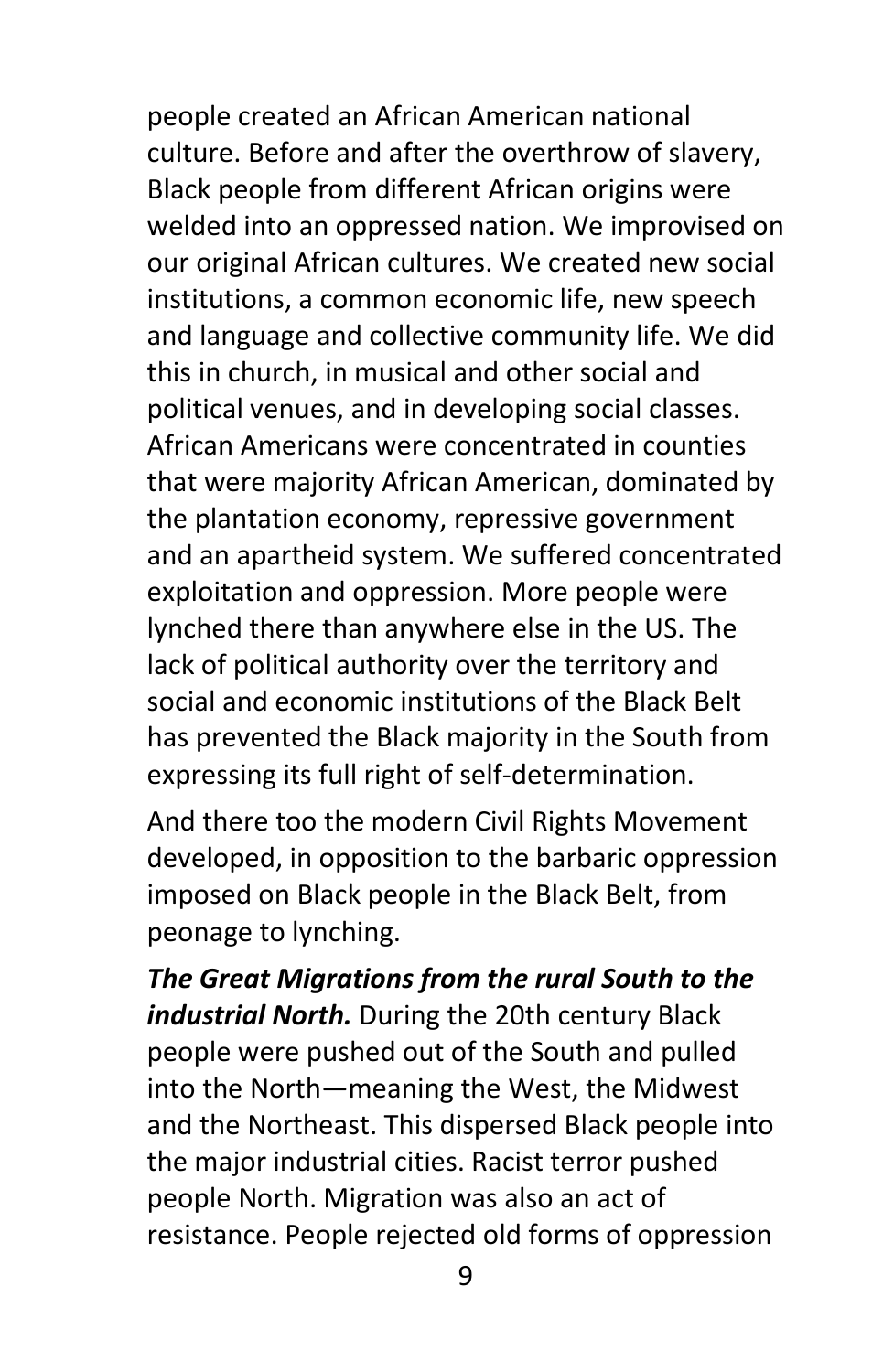in search of a better life. People in the rural South faced persistent poverty. The mechanical cotton picker eliminated their livelihood and more often than not the planter's tractor leveled their houses. Meanwhile the Northern factories beckoned.

*Urban ghettoization.* Real estate red-lining forced Black people into the cities' worst housing. Our communities concentrated all of the worst social problems. Police control held it all in place. But Black people became the core of the working class. On that basis, building from our Southern roots, the urban ghetto became a major base of Black political power.

Oppression breeds resistance. Mass organizations and movements brought together workers, students, community organizations, women, religious organizations, and many others into the 20th century fight for Black Liberation.

*Crisis of permanent poverty.* Capitalist globalization took new forms in the 1970s. Industries moved to former colonies and the US South. High unemployment became a permanent feature of the Black working class.

Meanwhile a technological revolution began to reorganize all of society. This reduces the demand for the labor of the old industrial system. Struggles of the 1930s and 1960s forced President Roosevelt's New Deal and Kennedy and Johnson's Great Society. But that social safety net has been fraying for some time now. Permanent poverty is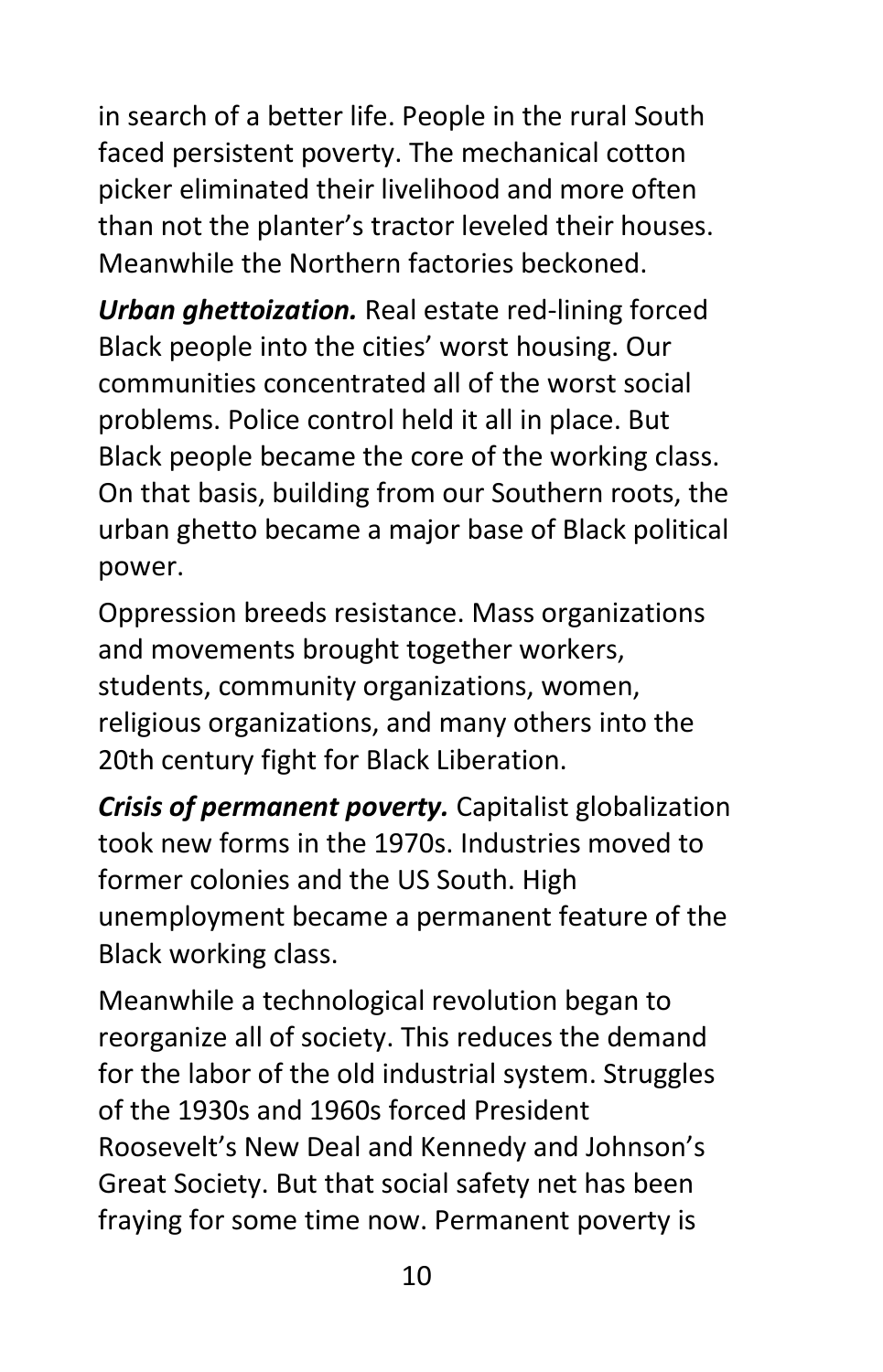the lot of a growing section of the Black community. We are under assault by drugs both legal and illegal. We face a new slavery in the prison system. This is all part of a general crisis of the capitalist system.

*The Strategic Role of the South.* The majority of Black people have always lived in the Southern region of the US. This has also been the region of the most oppression against Black people. It continues to be the region most hostile to organizing workers with right-to-work anti-union laws. Increasingly capital from all over the world joins US capital in patterns of extreme economic exploitation in the South. But more than that there is the structural patterns of racism, and the lowest quality of life in all areas of human existence. The southern region is a strategic location for the Black liberation movement, the workers movement, and the general revolutionary forces because it is so crucial for the existence of the capitalist system. The social, economic and political extremes of the region make the fight for reform an essential component to building a movement for fundamental social change. On the one hand it is essential for the Black liberation movement's fight for African American self-determination, while at the same time advancing the role of Black workers in leading the movement. This class perspective strengthens the anti-capitalist character of the national Black liberation movement and is an essential part of fighting for the unity of the multinational working class.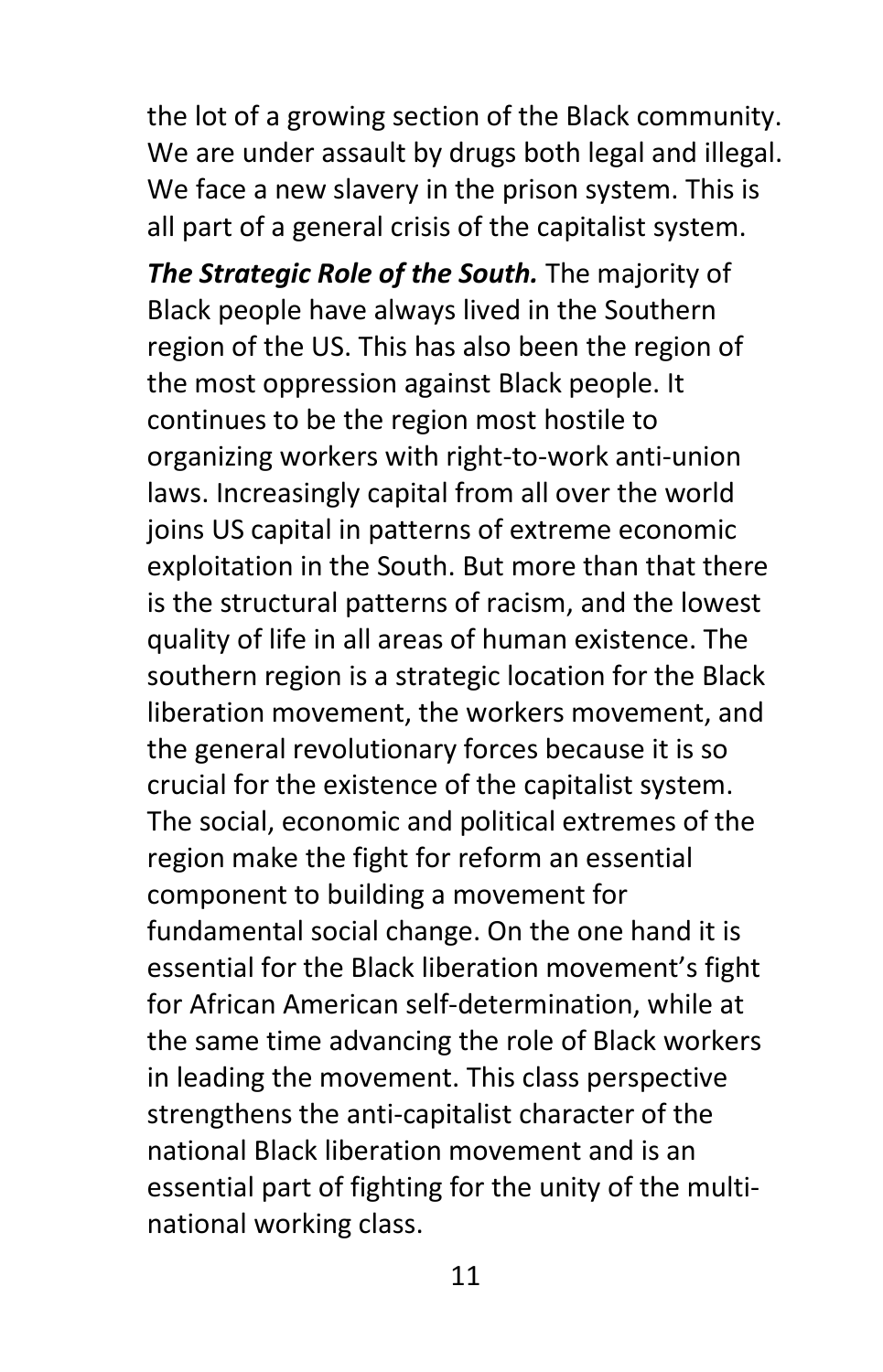# <span id="page-13-0"></span>**3. Our fight is against capitalism**

The Black left is fighting on all fronts against all forms of oppression. A central point of unity is that all of our struggles can advance only to the extent that we mount a full assault on the capitalist system as a racist system of class exploitation, national oppression, patriarchy, and imperialism. Capitalism is how the 1% control society and the world economy. It is the source of our misery.

*What is capitalism?* Capitalism is an economic, social, and political system that exploits the labor of working people and feeds the greed of the corporations and the rich who own the factories and the machines. People work and create value by turning raw materials into usable products. We are paid far less than the value we create—just the minimum. Most of the rest is surplus taken by the corporations as their profit. Workers and owners struggle over who gets this surplus. They live fat while we starve. In its monopoly stage of development, capitalism became imperialism, a global system of exploiting countries all over the world.

*How is the origin of US capitalism based on slavery?* The wealth needed for the origin of the industrial system in the US was created out of the super profits taken from the sale and labor of the slaves, especially in the cotton fields. This slavebased wealth has funded many corporations and banks. This wealth has propped up wealthy families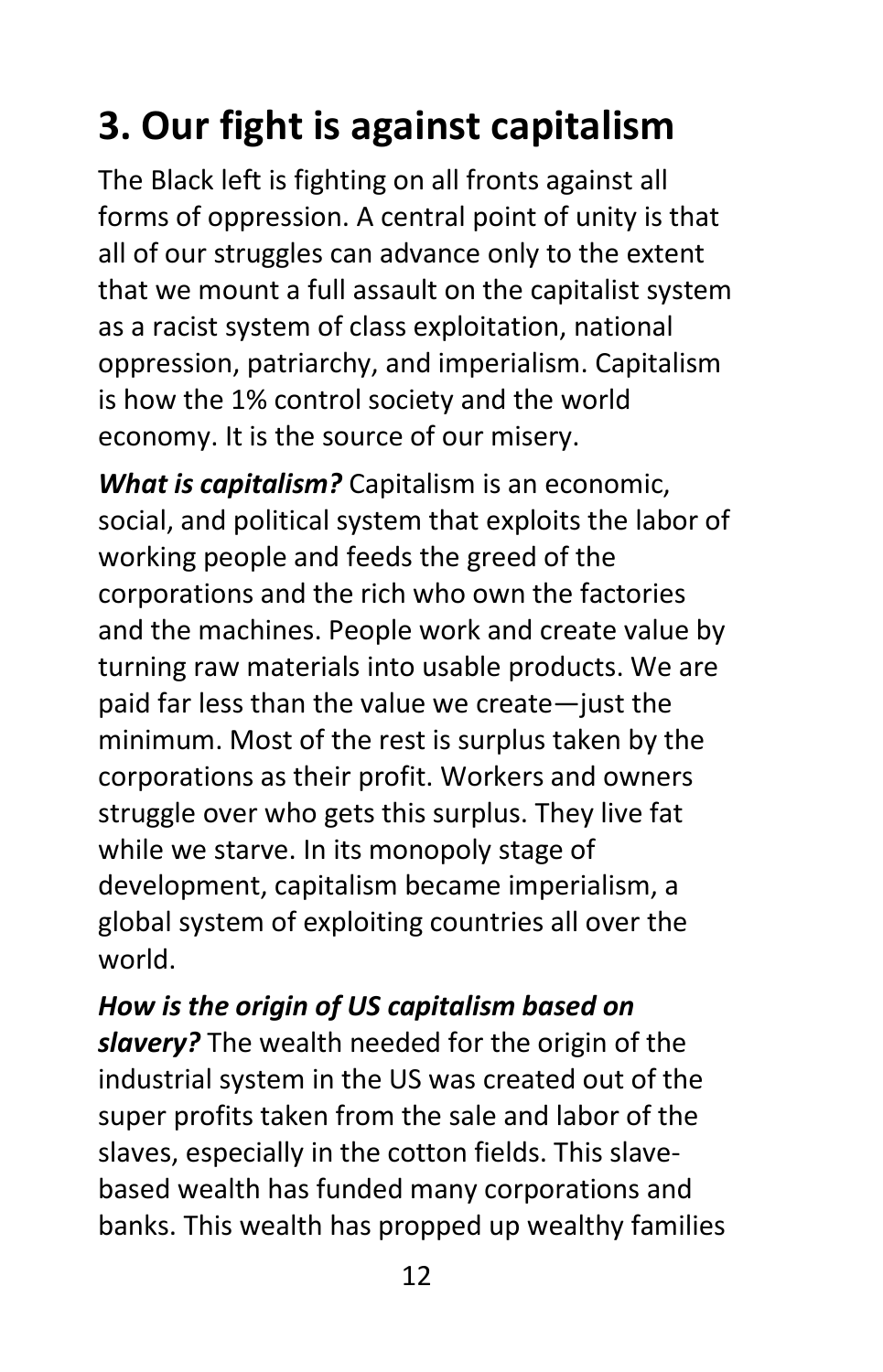that inherit and maintain control over social and cultural institutions such as private universities, especially in the Ivy League.

*How does capitalism exploit us?* Today capitalism is transforming and replacing human labor with "smart" machines. If people are not working for a wage, the market system for circulating goods and service breaks down. Without a job, you can't buy what you need, and they can't sell it.

So capitalism has turned to making money on death. That includes bad food. Bad health care. All varieties of drugs and alcohol. TV culture that kills the mind. The military-industrial complex produces weapons for imperialist wars and all forms of military aggression including the violence in our cities. All too often our churches become appendages to this, preaching money over morality.

*How does capitalism exploit the world?* The 1% uses military interventions supported by global organizations such as the International Monetary Fund, the World Bank, and the World Trade Organization. Everywhere they capture cheap labor and important raw materials. They use the United Nations and NATO to justify imperialist military aggression. This way they keep moving wealth from poor countries to rich ones.

*Can we defeat the capitalist system?* Nothing lasts forever. Slavery ended. Feudalism ended. Capitalism will end as well. More and more, humanity has no stake in the capitalist system and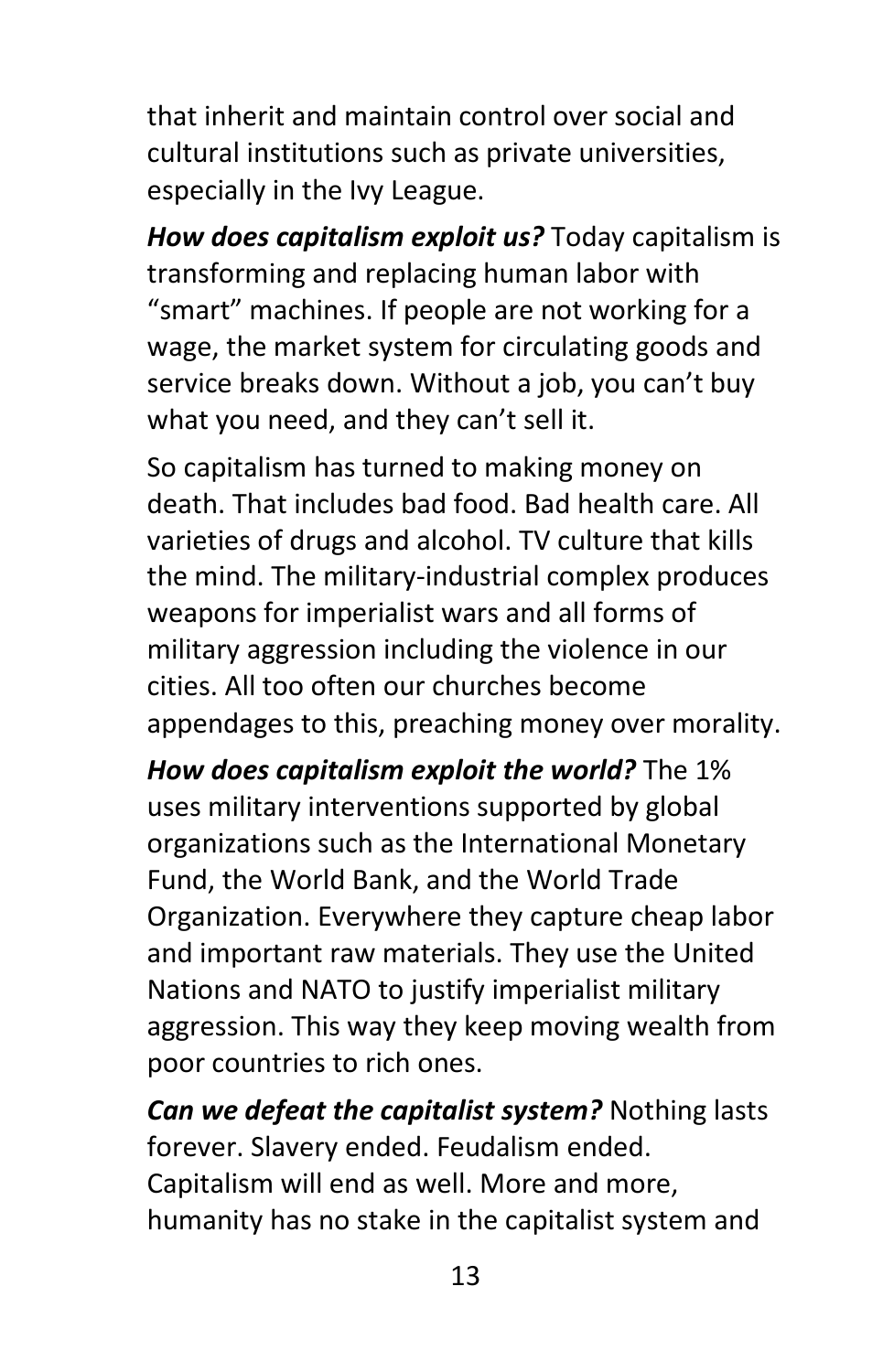is rapidly growing to hate it and struggle against it. Outside of the US, resistance is explicit in rejecting capitalism. But here we face the soft terror of media and government. They are obsessed with putting a gag rule on any alternative discourse. A good indication of the rejection of capitalism was the Occupy Movement. Occupy exposed the evil exploits of the ruling 1%. The end of capitalism will only come with our militant unity of action among and between movements of resistance by the working class and oppressed nations and people, including the movements of Afro-American people.

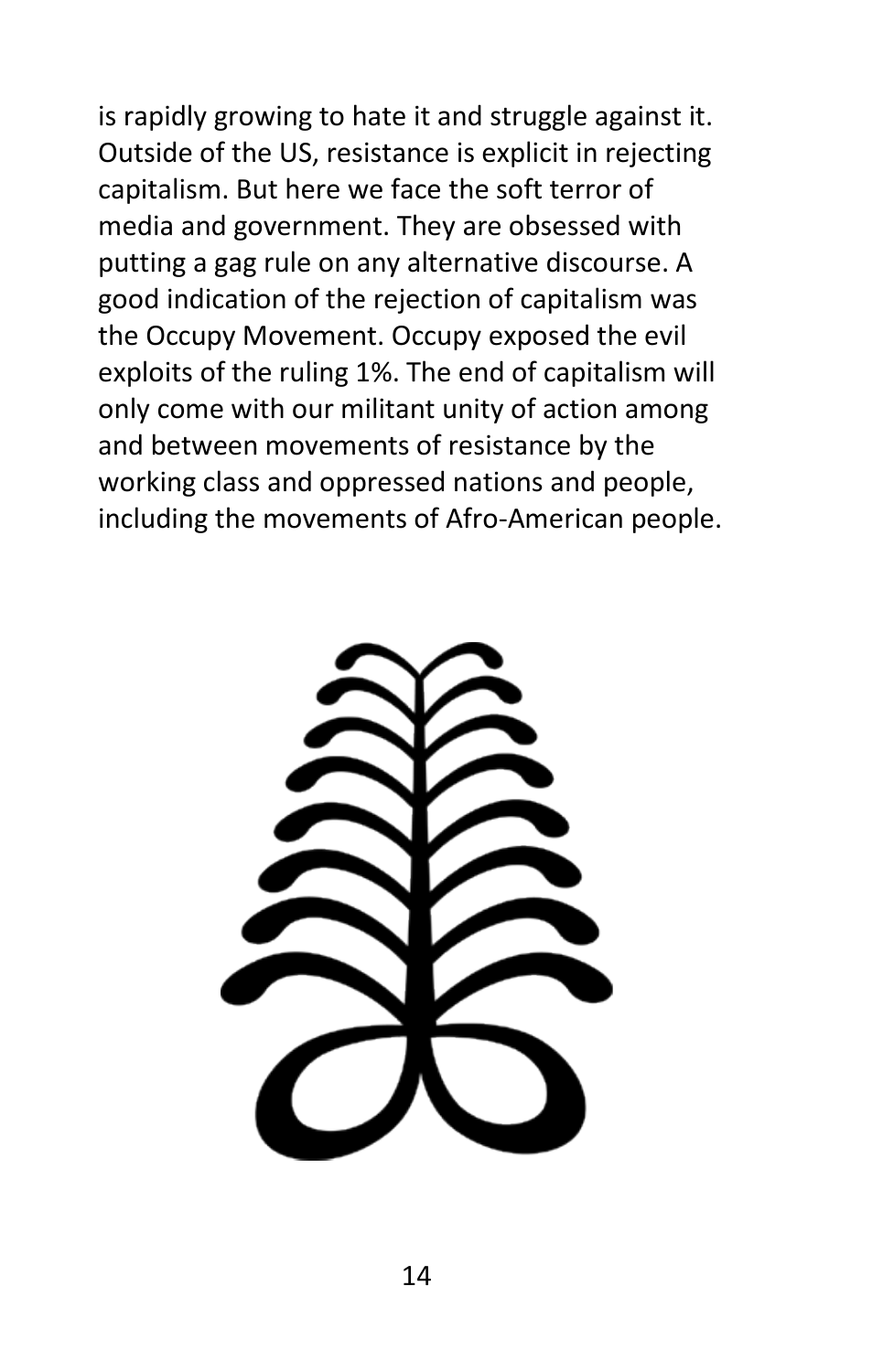# <span id="page-16-0"></span>**4. Strategic working class unity includes the leadership of the black working class**

*Why the working class?* The majority of people in the US are working people. We are all exploited by the capitalist system. People know this and spontaneously oppose it in so many ways.

Of course there is a racist national chauvinism that turns some white workers into enemies of Black people and other people of color, especially working and poor people. Mainstream media broadcasts the lie that we black workers are the cause of their misery. As people fight in their own interest against the bosses, conditions are created to expose the role of white supremacy to divide the working class, defend white privilege, and justify the exploitation and oppression of Black people. We have the chance to win significant numbers of white workers to an anti-racist working-class unity. This is worker's solidarity.

Thinking globally, more allies of the Black Liberation Movement are the militants in the international working class movement, especially from the oppressed nationalities and peoples. The enemy of my enemy is my friend.

*Black labor organizations.* The first Black worker organization was the 1866 Colored National Labor Union. Frederick Douglass was one of its early leaders. Working class activists have engaged in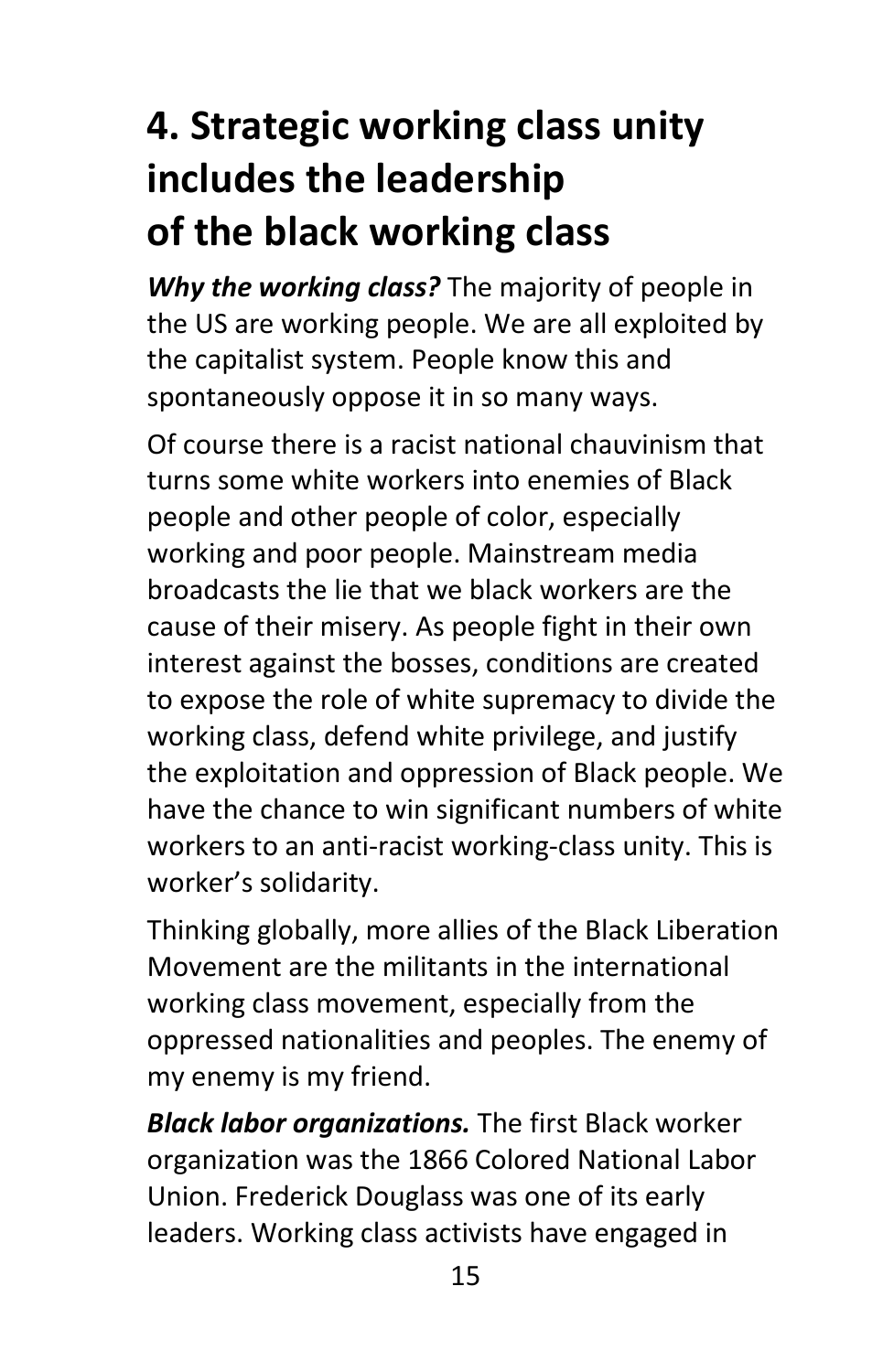every stage of organizing the Black liberation movement. We have witnessed the struggle for inclusion of Black workers in the CIO unions of the 1930s, the largest, most significant organizing of U.S. workers. We have seen the League of Revolutionary Black Workers (1969), the Black Workers Congress (1971), the Coalition of Black Trade Unionists (1972), Black Workers for Justice (1981), and the Black Workers Unity Movement (1985). Today we have many rank-and-file Black caucus groups, workers centers, and the Southern Workers Assembly.

*Anti-imperialist unity with Latinos.* National oppression and extreme capitalist exploitation of Latinos makes them close allies of Black people. This is especially true for people with roots in Mexico, Puerto Rico, and elsewhere in the Caribbean and the Americas.

The capitalist strategy is to divide workers and play them against each other. The most desperate among us take the lowest wages. Our class unity must take a strong position against this capitalist ploy and unite Black and Brown workers in a common cause. To defeat imperialism we must unite struggles against class exploitation and national oppression at home and abroad.

*Class struggle and Black liberation.* Initially, the fight of workers is first and foremost a fight to make wages and working conditions better. This includes benefits and pensions. People fight as individuals,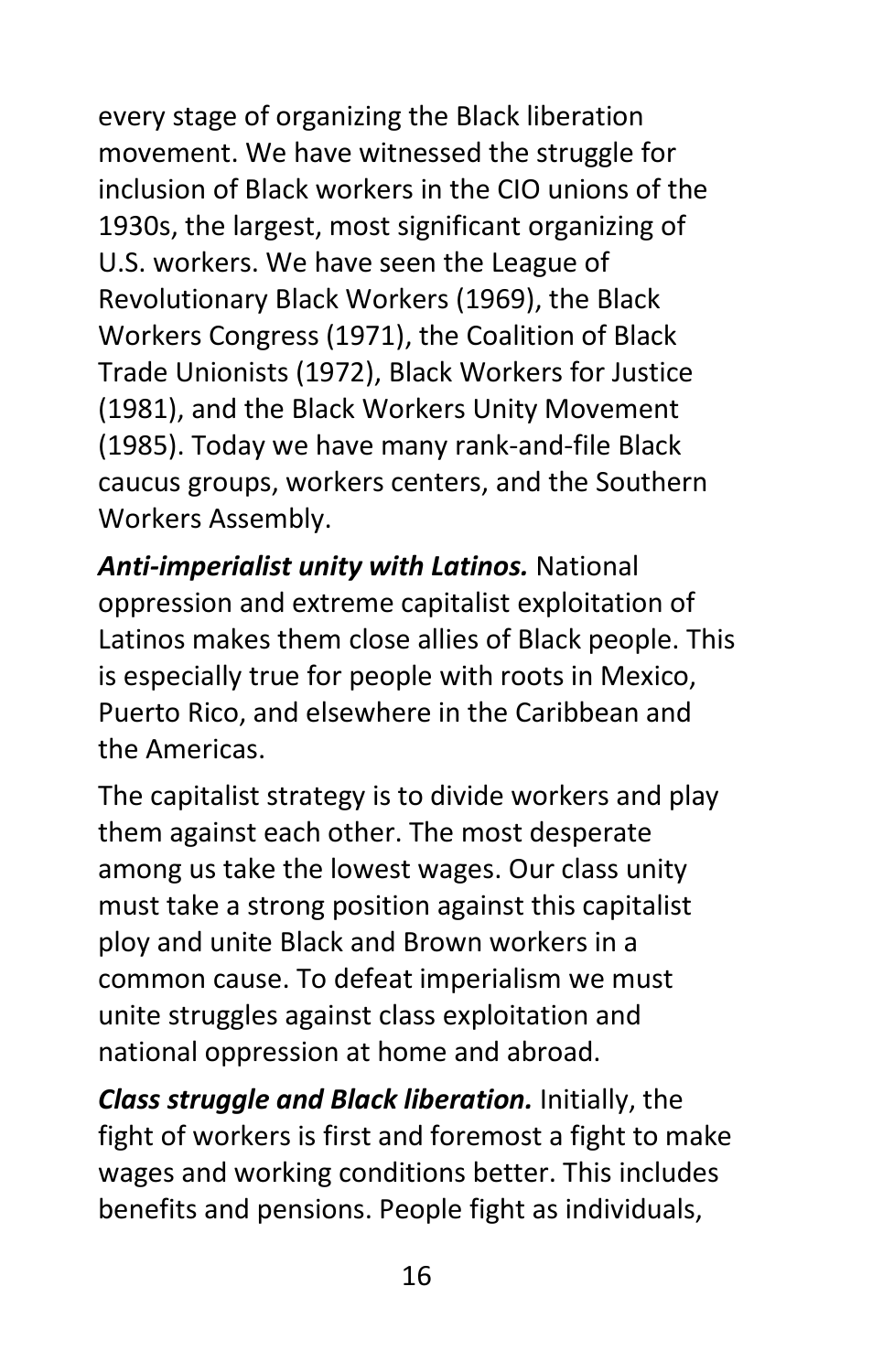work teams, workplaces, and entire industries. All of this is necessary. And we can go further and link these reform struggles with the vision and coordination to end the capitalist system once and for all. We are in an all-out war: capitalists against the masses of workers and poor people. They will always cheat us. Capitalism means exploitation. That's how their game is played.

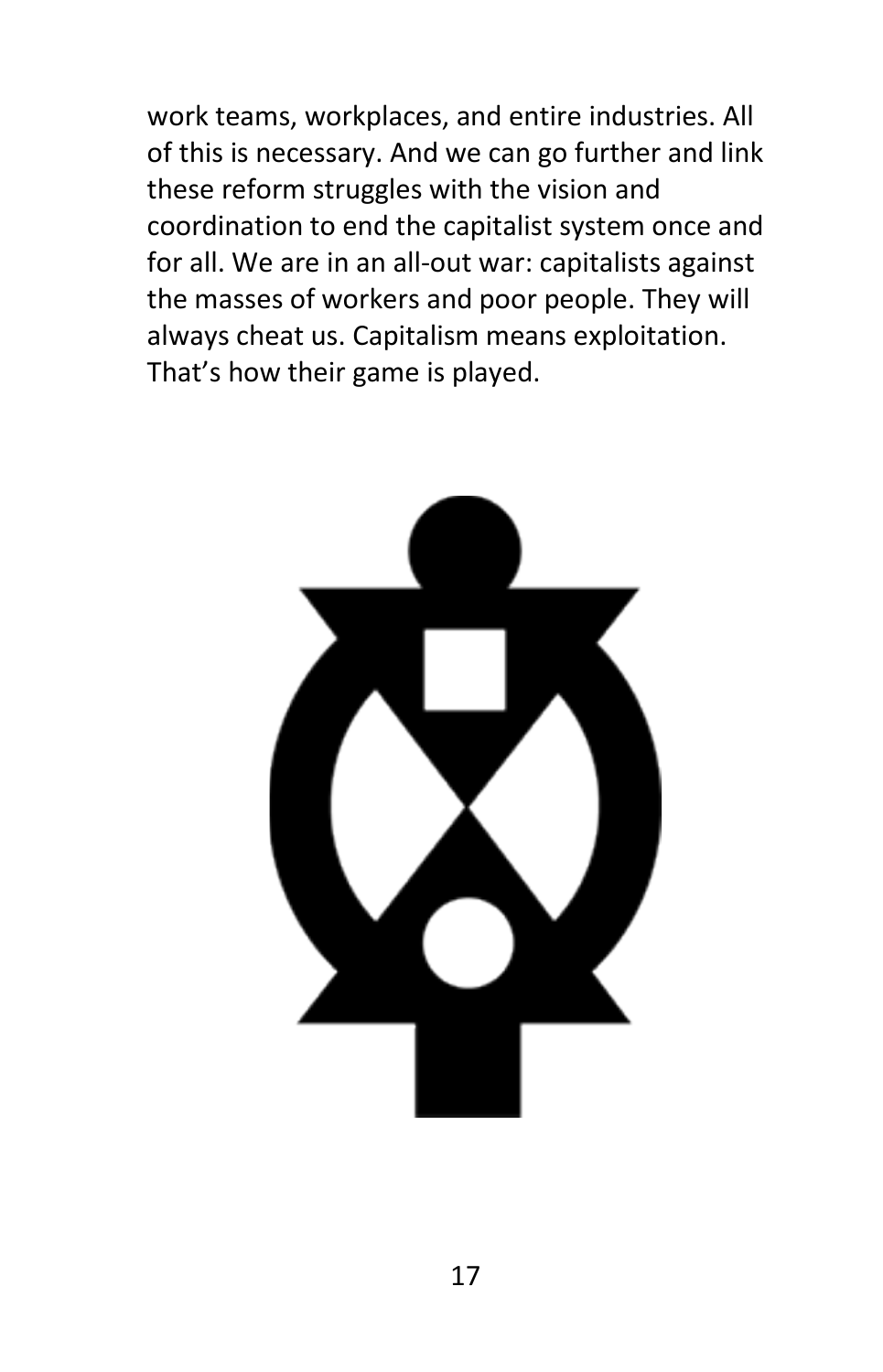# <span id="page-19-0"></span>**5. We fight on all fronts**

The Black Liberation Movement and the workers movement under revolutionary leadership does not unite in the abstract. It's all about concrete conditions. But ideas do keep us clear. Each struggle needs its own clarity and vision.

Fogging up our vision are the many in-between opportunist types we meet in the day-to-day struggle. They are in between us and the ruling 1% and they put forward in-between solutions. The inbetween types are the social basis for opportunity and misleadership. But the history of the liberation struggle has taught us that the struggle against imperialism requires ruthless struggle against opportunism.

We also face the state and its police forces. Slogans are powerful ideas that keep our eyes on the real enemy.

*Police repression and prisons.* Every 24 hours US police forces and vigilantes shoot and kill a Black person. Routinely, Black youth are rounded up and placed into police databases. Prisons are overcrowded with Black men. Black women are increasing being processed through the prison camps. Many of our militant fighters have been incarcerated as political prisoners, some held in solitary confinement for decades.

Our communities are under constant surveillance. When outside our segregated neighborhoods, we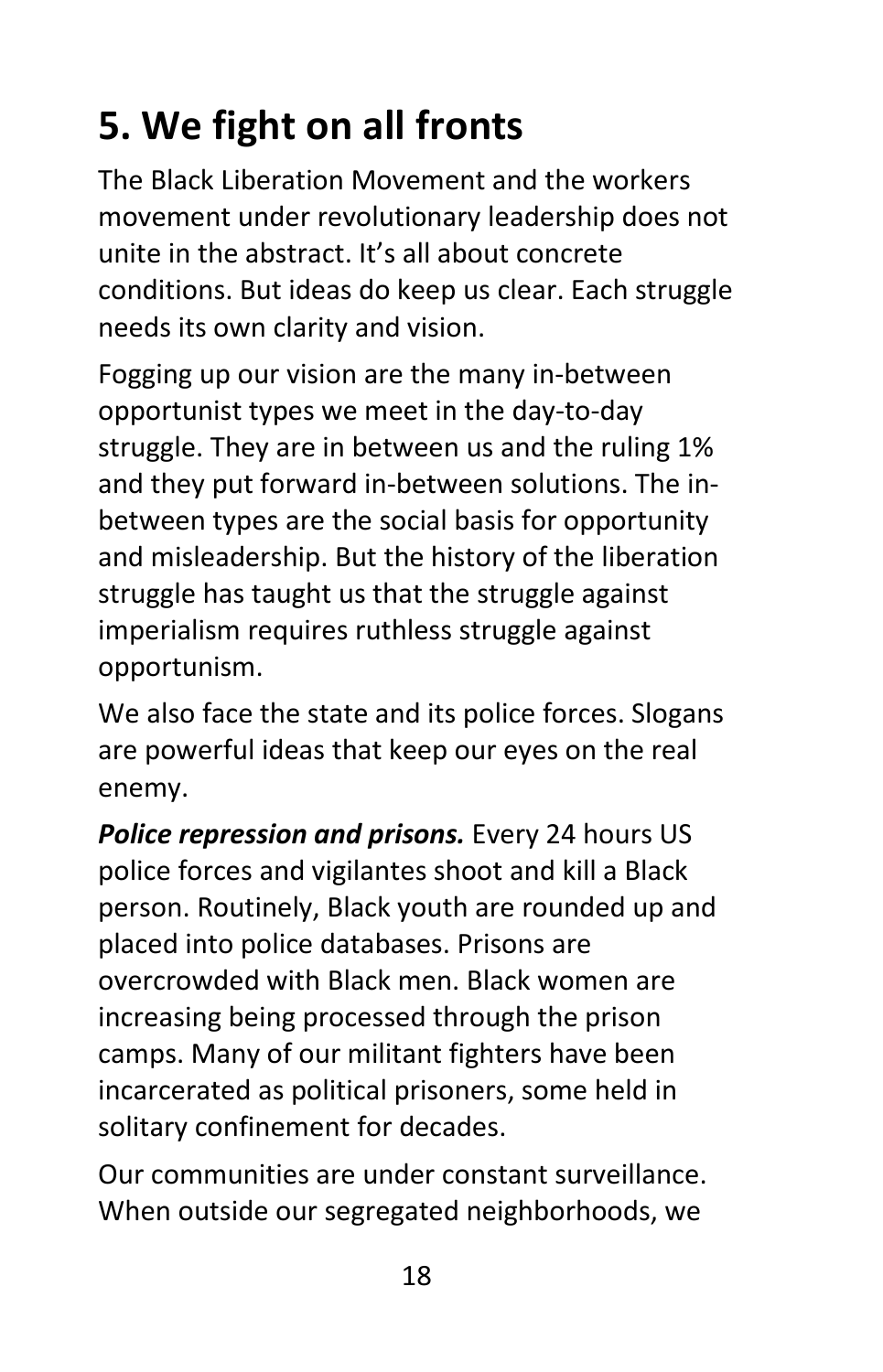are harassed, arrested, and shot for driving while Black, for wearing a hoodie, just for being ourselves. We are still not free. Mass incarceration is the new Jim Crow and is a principal means of national oppression.

Release all political prisoners! Stop the surveillance and monitoring of all communication of the Black community by government agencies and private corporations! Stop police murder! Community control of police!

*Women.* Patriarchy arose before capitalism. But capitalism and its imperialist expansion for control of labor markets, raw materials, and land systematized male supremacy in new ways. It did the same with racism. This meant European white male dominance over women, other peoples and cultures.

The Black Liberation movement must overcome and correct the internalized male chauvinism in our history and advance the leadership of women at all levels of the Black Freedom struggle, in our communities, churches, unions, and promote equality in our homes.

The struggle against patriarchy, male supremacy, and sexism is key to rebuilding the black freedom struggle and the unity of our people as a whole. Although women lead this struggle, everyone must take it up and support it.

Gender equality! Mobilize women, and facilitate the leadership of women on all battle fronts!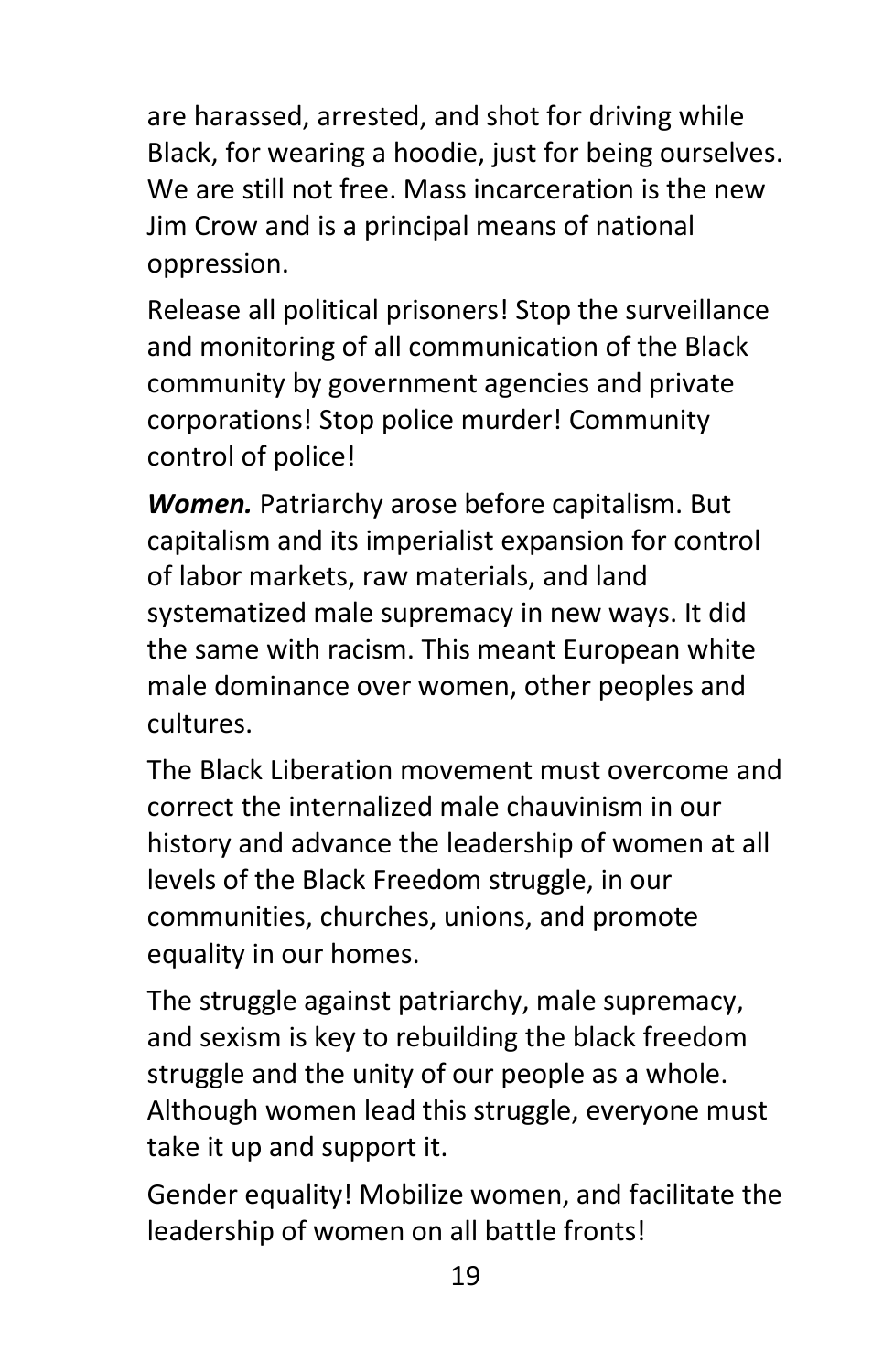*Environment.* The capitalist system is destroying the natural environment of the world. Profit seeking ravages ecosystems. It pollutes air and water. It creates mountains of nuclear waste. It fuels global warming. It axes biodiversity that has taken millions of years to develop. Environmental racism represents a disproportionate concentration of dangers in Black communities.

The earth's resources must be a commons for all humanity to share! End fossil fuel use! Our future must be green!

*Seniors.* Our society is growing older. But we lack sufficient support and respect for older members of our communities. They end up removed from transgenerational households. They face the crisis of declining incomes. Welfare support is reduced or gone. Health care is poor. Old people end up isolated from family and friends. We must become a sharing and loving society from the cradle to the grave.

Full pension for all retired workers! Recognize senior as lifelong contributors to society! Respect and care for all older people!

*Health.* The capitalist system has spoiled our food. It uses advertising to make us lust for sugar, salt, fat, and other painkillers. It turns health care into a factory system that keeps most of us running for the latest pharmaceutical. Of course there are people with no health insurance or with the limited coverage of Obamacare. We have to choose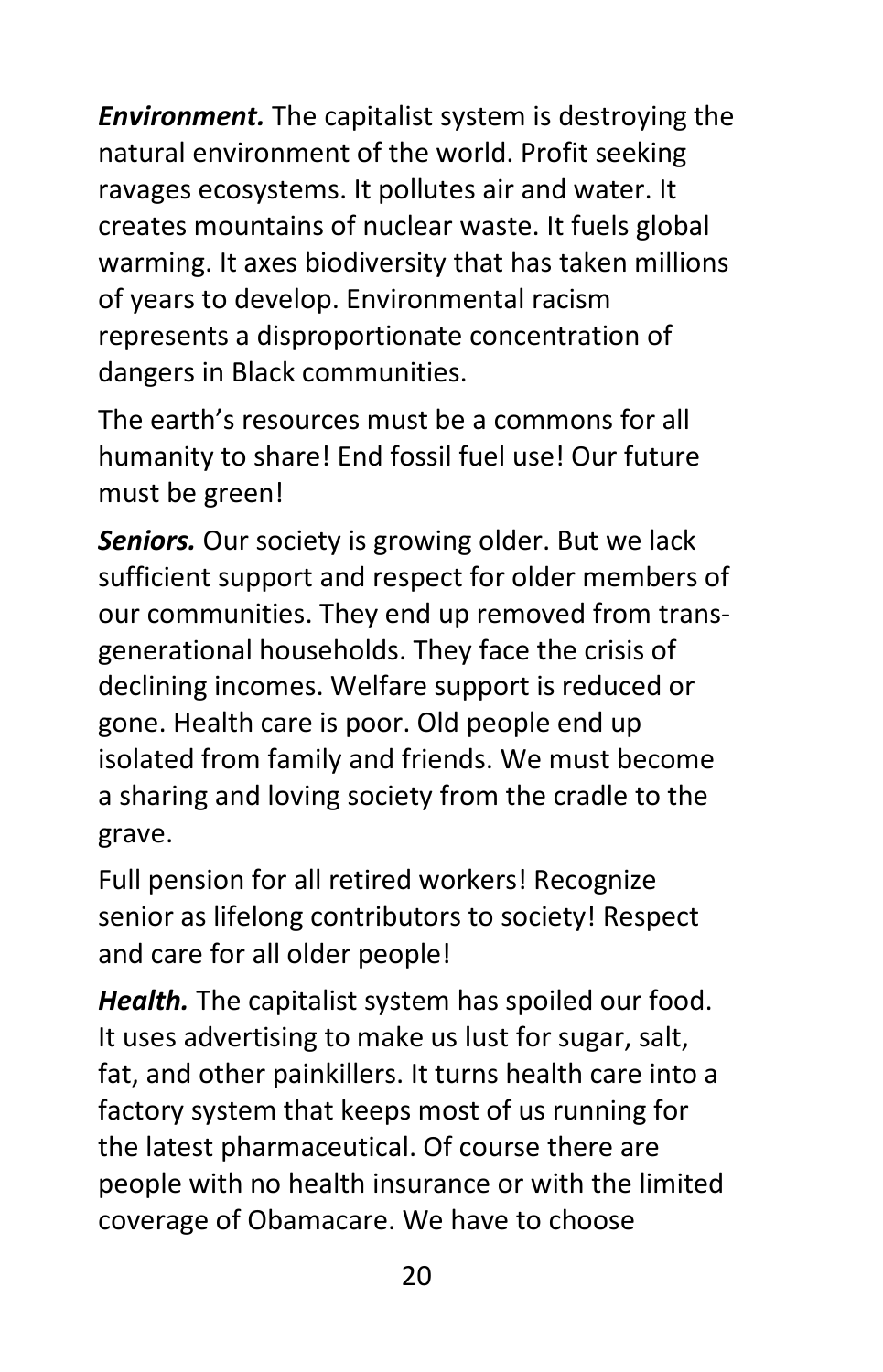between food, rent, and health care. Look around and see the obesity, bad teeth and poor vision and hearing. The capitalists have turned our neighborhoods into food deserts. This has to stop.

African American people are among the greatest victims of the lack of universal healthcare. We suffer with lower rates of insurance coverage. We have less access to quality care. So we have the highest rates of stroke, heart attack, cancer, diabetes, kidney disease (with limited access to life saving kidney replacement), HIV/AIDS, and other life threatening diseases.

Fight for universal health care! Stop fast foods in our community! Ban liquor sales in our community! Forward to community gardens!

*Education.* The education gains of the 1960s have been wiped out. Our children are not learning to read and write and work with numbers. Meanwhile the system takes money out of public schools to fund privatized education and the imperialist war machine. In many urban areas, school boards are closing schools in the Black and Latino communities at an alarming rate. High-stakes testing places our youth on a path of failure with limited possibilities for good employment. College attendance and graduation is falling. With attacks on affirmative action and minority scholarships, we see ethnic cleansing of our campuses.

We demand from the government the material resources to save our youth from the pipeline of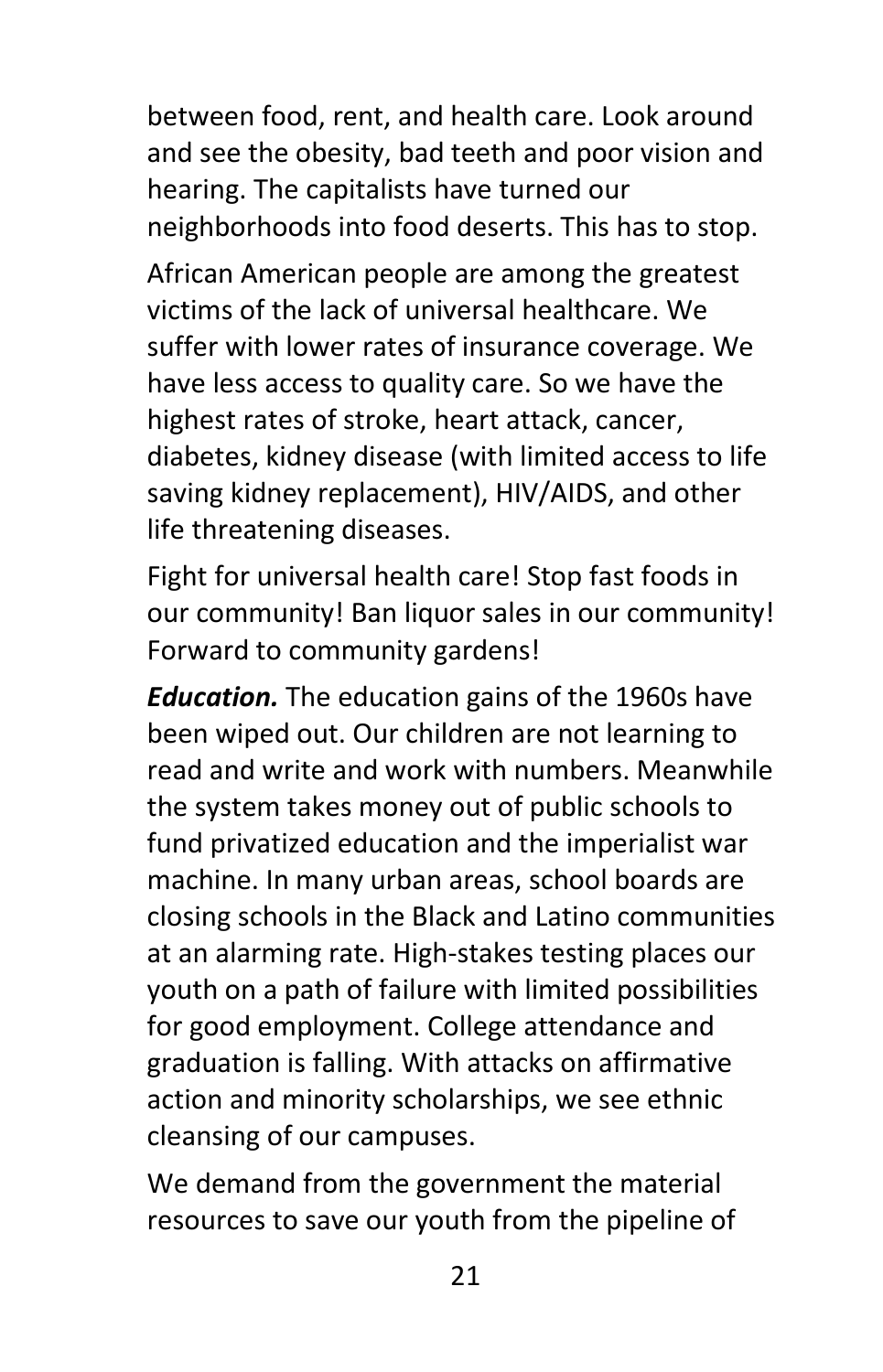failing-schools-to-prison or the pipeline to the imperialist war machine. We demand community control of K-12 schools and the removal of police from schools. We need quality well-rounded education from pre-school to university, and federal sponsored, youth-targeted employment programs.

Free universal quality public education for all, from day care through university!

*Housing.* The last few economic crises have ruined people's lives in this country. They have targeted Black people most of all and much of this is via housing. Mortgage schemes and loan programs cheat us. Public housing resembles a reservation. When we find a place to live, it is usually the lowest quality and highest cost. Increasing numbers of adults and children are homeless.

House everyone and eliminate homelessness! End loan practices that cheat the people! Housing is a right!

*LGBTQ.* Democracy is undermined by defining certain people as bad and devaluing and punishing them. All too often this means people of different genders and sexual orientations. So we experience the abuse of lesbian, gay, bisexual, transgender and queer people in prison, in poverty, in the medical system, and throughout society. Same-sex relationships and all genders must be respected. LGBTQ oppression is part of the cultural crisis of the capitalist system.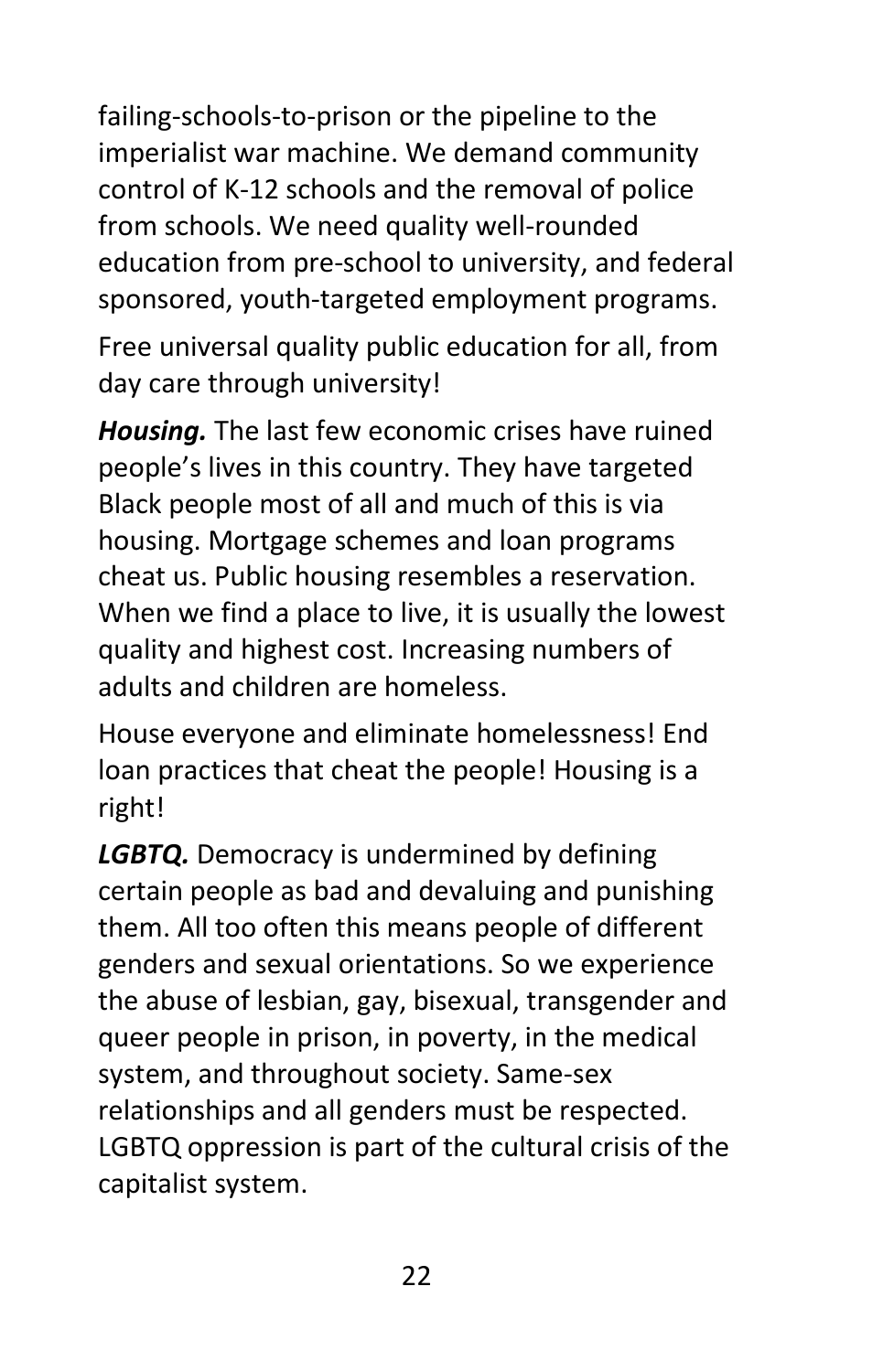End homophobia now! Let marriage and gender be a personal choice!

*Culture and Black Liberation.* The capitalist system turns everything into a commodity to be bought and sold. This includes the cultural production or contributions of our community. We all used to sing; and now we buy music and pay to hear others sing. What is more, the 1% pays performers who play and sing what they want them to. We invented hip hop to serve our community. From the start it expressed political critique and youth aspirations. Corporate music empires have twisted it into the degenerate, self-hating and often misogynist gangster rap. Perhaps the greatest danger comes from TV. We see there a renaissance of old stereotypical images of Black people as clowns or gladiators.

On the other hand, we have an unbroken history of cultural production that inspires people to resist. Poets and musicians can reflect, support, and inspire the struggle of the masses. Our cultural revolution reconnects with our African origins. It embraces the best our cultural developments as African Americans. Jazz is Black classical music. Cultural rituals can continuously reinforce positive values and beliefs to unify our community and sustain our struggle.

Cultural production for Black liberation! Recruit cultural workers to every front of struggle!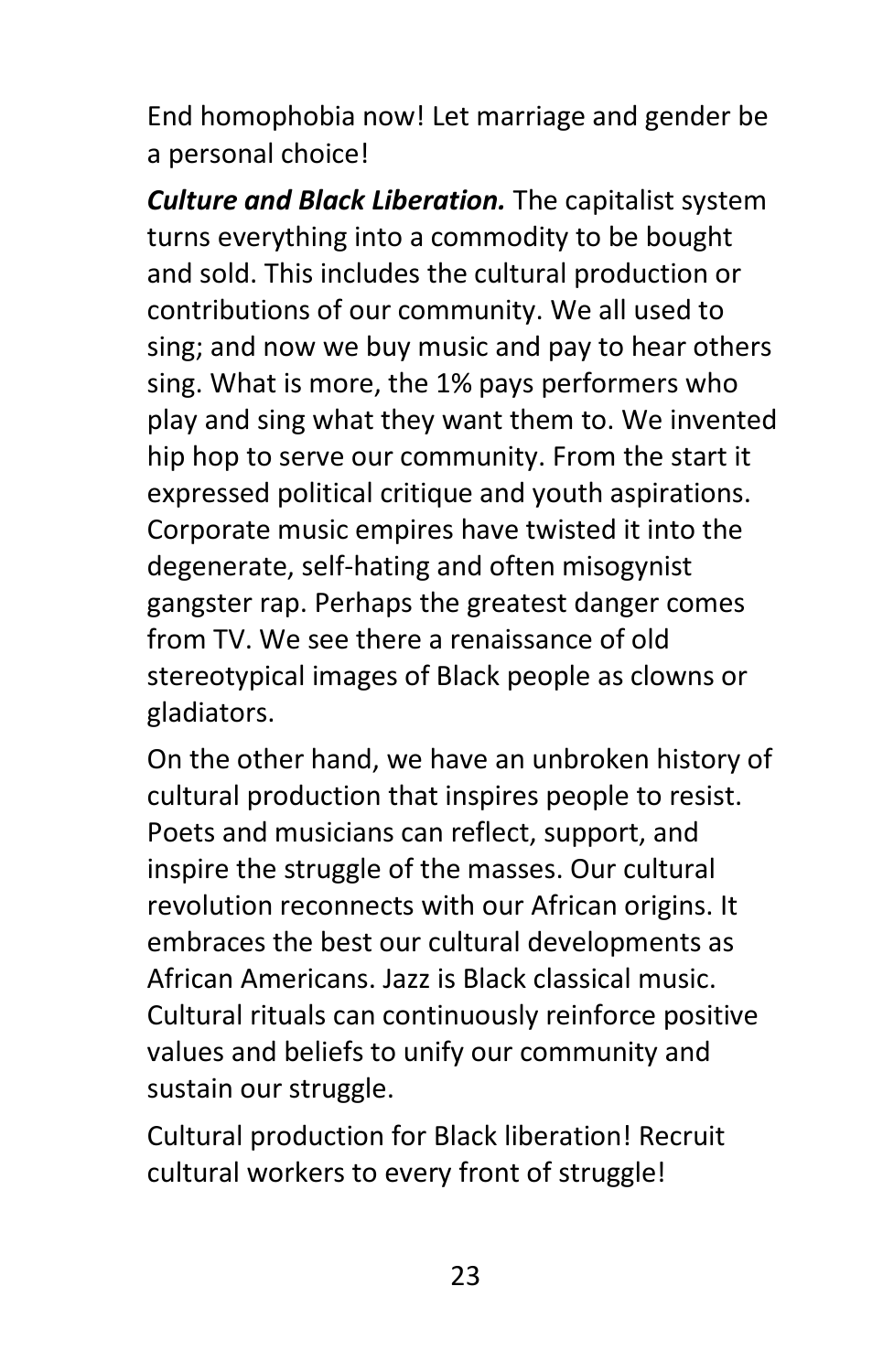*Reparations.* European and US capitalism relied from the start on our enslavement, exploitation and oppression. Underdevelopment, lack of opportunity, inequality, and shorter life expectancy for African people everywhere, are all built into the capitalist system. The demand for reparations connects Africa and the African diaspora to a common demand of redress against the governments and corporations of colonialism and imperialism and the institutions like the World Bank, International Monetary Fund and the World Trade Organization. We recognize their crimes against humanity, as outlined in the UN Declaration on Human Rights.

Reparations must be one of the major demands for self-determination including land/territory and political power!

*Imperialist war.* The imperialist stage of capitalism is when large scale corporations and financial institutions cover the globe in search of profits, and no country is safe. Imperialism always leads to war and the constant threat of war. One kind of war is when the imperialist country seeks to dominate another country for economic, social and political reasons. This drives the wars in the Middle East as the US and its European allies seek to control oil and the strategic zone linking Europe, Africa, and Asia. Another kind of war is when two or more imperialist countries fight to expand or limit their spheres of influence and domination. Examples of this are World War I and II. This is also on the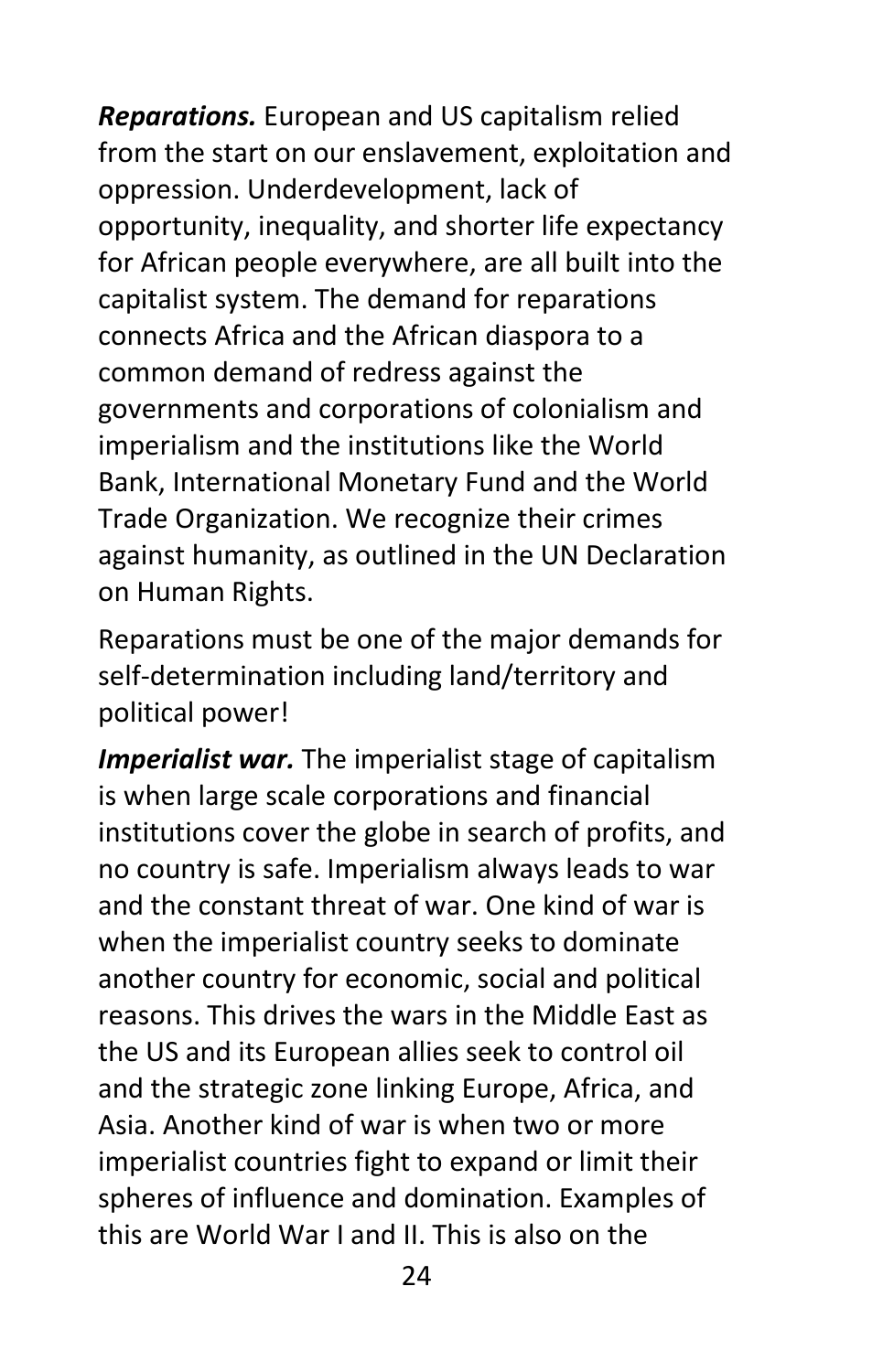horizon as the military buildup of Europe and Japan rival the US, and as the US moves in opposition to Russia and China. All of these imperialist wars place the world in danger as we are getting closer to the use of nuclear weapons. The war budget drains funding from vital and necessary social programs.

Stop the US military machine! End all imperialist war!

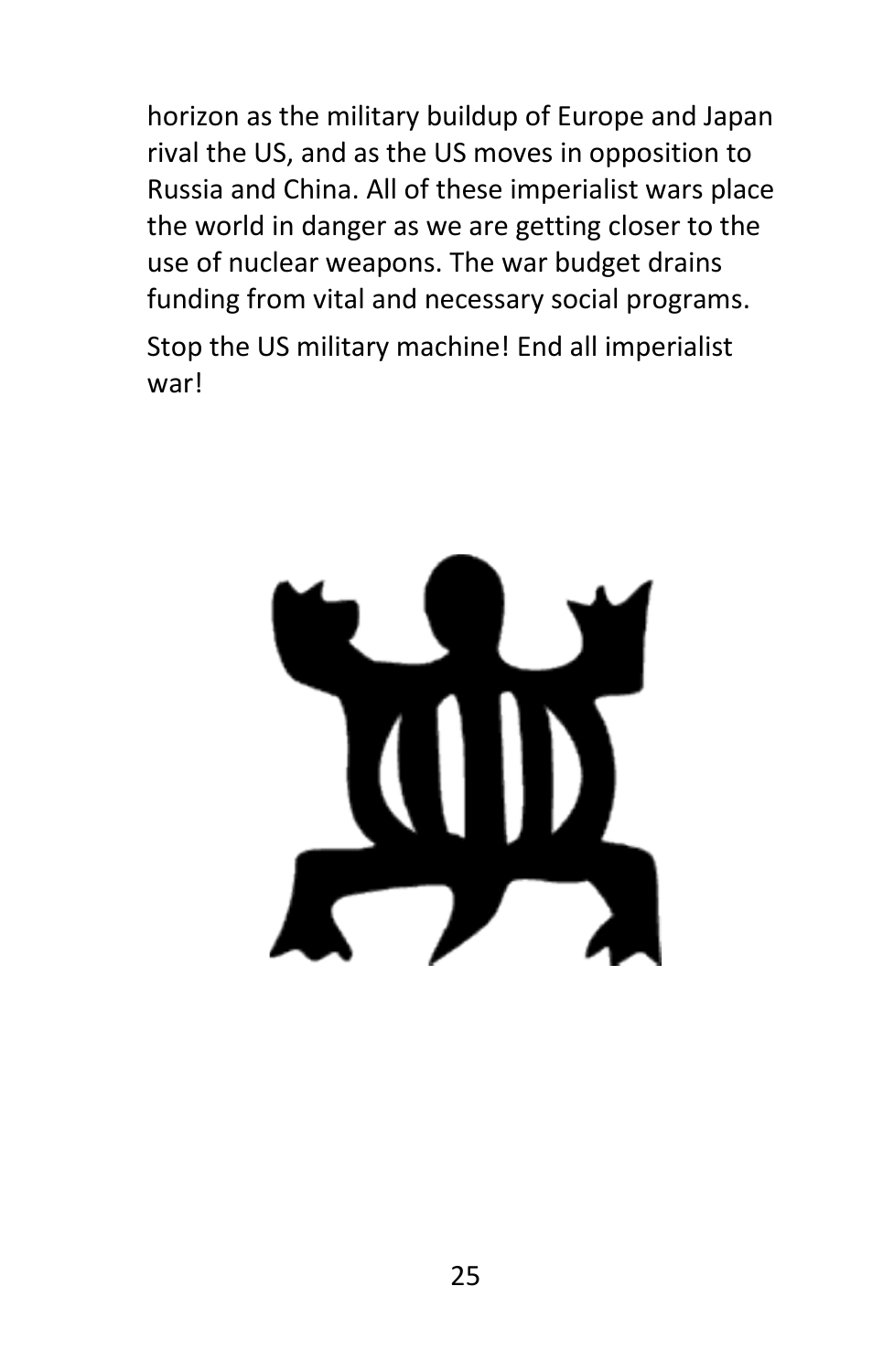# <span id="page-27-0"></span>**6. We are part of a global struggle**

We all live on Planet Earth. Our struggles impact people all over the globe. We need to be internationalists and focus on freedom and quality of life for everyone. We are linked especially to the struggles in the African Diaspora.

*The struggle in Africa.* The United Nations named 1960 Africa Year when so many countries gained their independence from European colonization. But this led to neocolonialism governed by the World Bank the and the International Monetary Fund. Bureaucratic tyrants took control of the state apparatus in most African countries. They looted the wealth and suppressed the people.

African people world-wide and all anti-imperialist forces must struggle for unity, peace, and freedom!

*The struggle of Black people in the Caribbean.* All of the Caribbean is part of the African Diaspora. The only difference for African people was where the slave ship stopped and which European colonial language they made us speak. The fight continues in the Caribbean, from the trade union based Movement for Social Justice in Trinidad-Tobago, to the fight for sustaining socialism in Cuba.

Long live Caribbean unity! Oppose the domination of US and global capital!

The struggle of Black people in Latin America. Spanish colonialism brought African labor and historic Black populations to Mexico, Central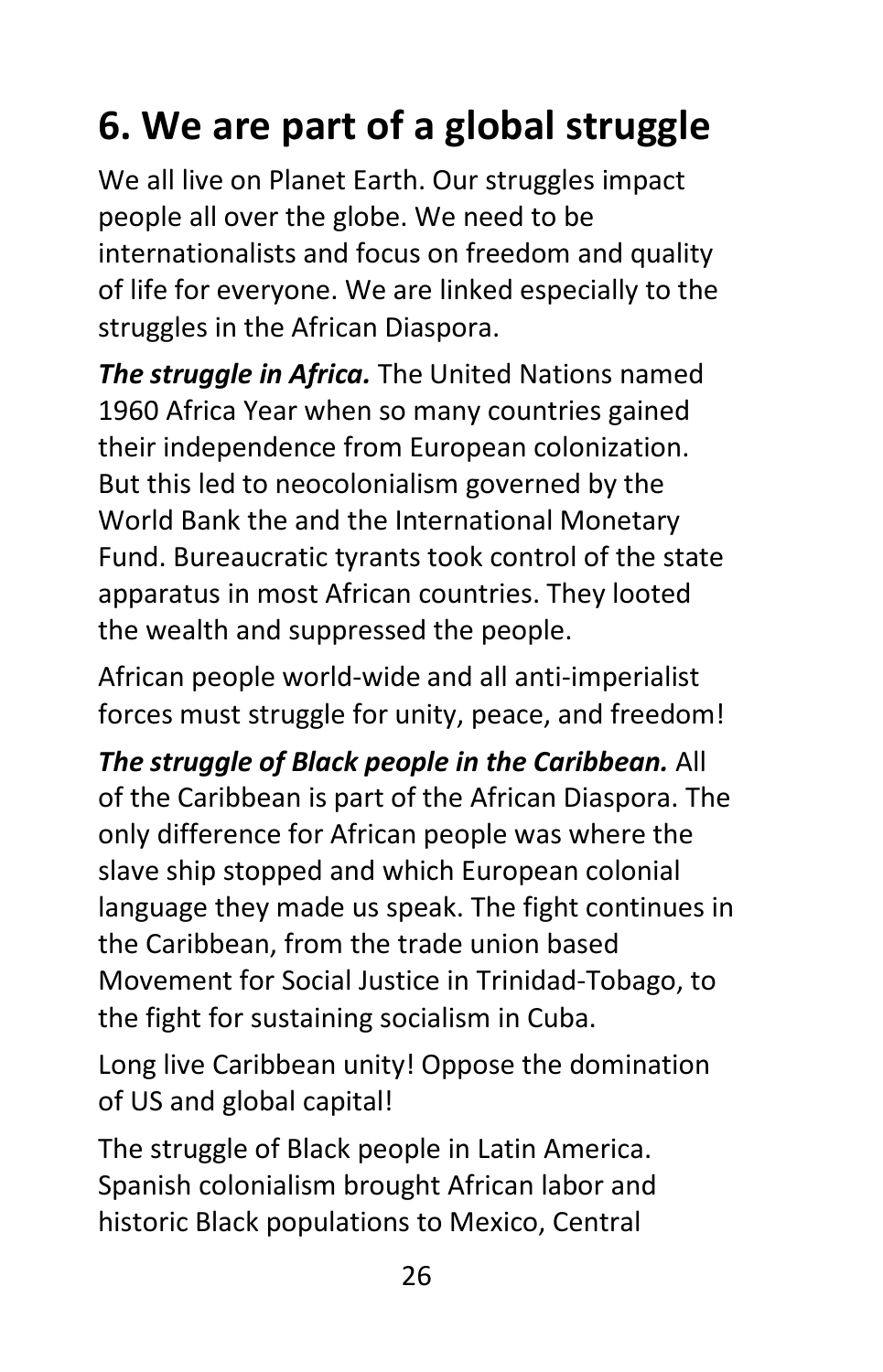America and South America. Afro-Brazilians and Afro-Columbians are the most numerous. US imperialism has forced many to migrate to the US creating Latin American diasporas. We share the African Diaspora, the experience of racism and class exploitation, and the struggle against imperialism and all its manifestations.

Long live African American and Latino unity! Build our movements of movements throughout the **Americas!** 

*The struggle of Black people in Europe.* There are Black communities all over Europe. They embrace our militant struggles in the US and we must embrace their history of struggle as well. They face racism and class exploitation too. This goes for people born in Europe as well as recent migrants from Africa and the Caribbean.

Long live the unity of African Americans and Black Europe!

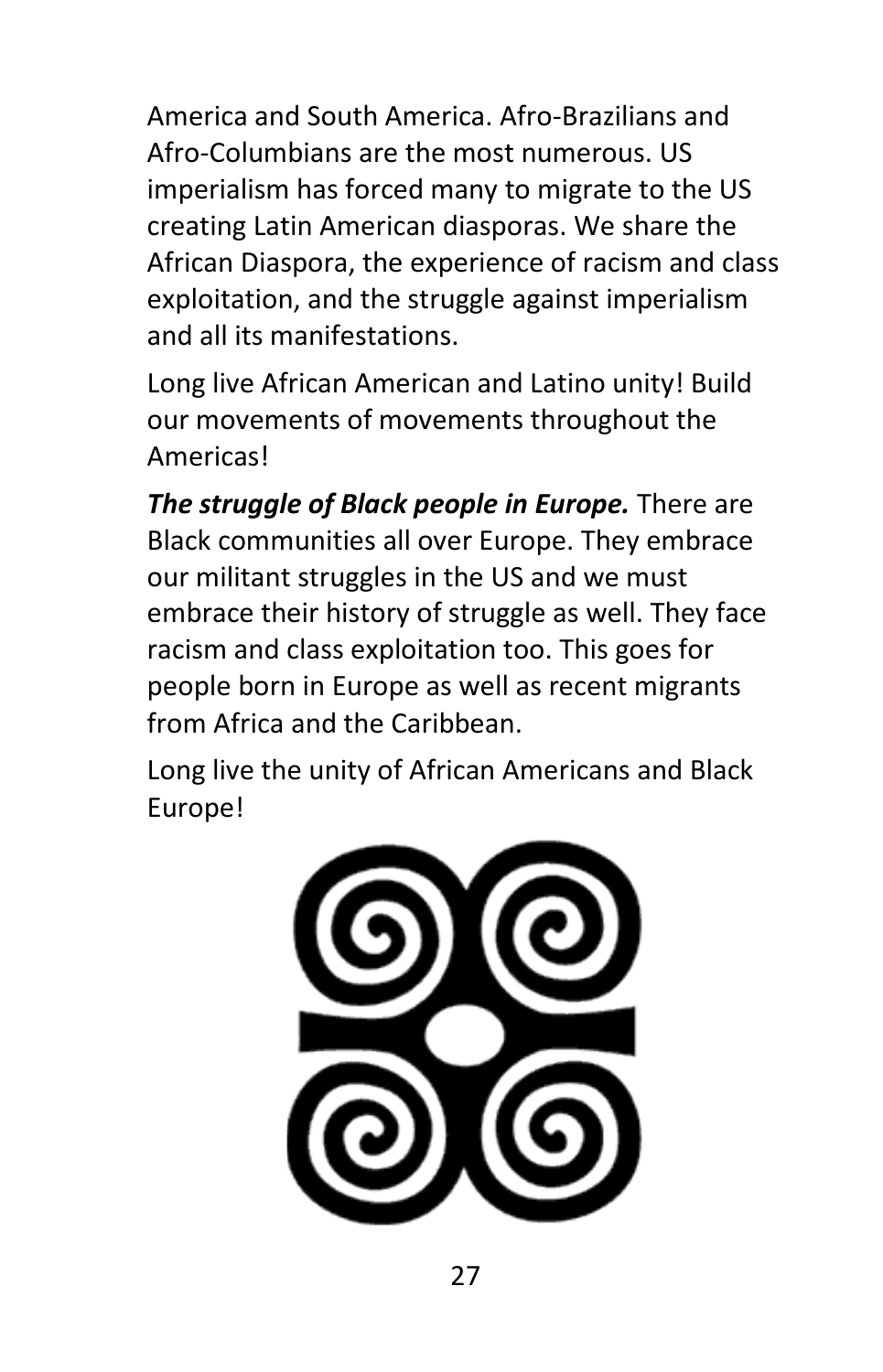# <span id="page-29-0"></span>**7. Our fight for reform is linked to a revolutionary strategy**

*The day-to-day struggle.* The idea of a revolution is abstract, but the fight for one is not. People fight back in daily life, at workplaces, the unemployment office, the grocery store, school, church and more. Big political ideas take shape in on-the-ground practice. When the fight intensifies everybody can get educated, get political, and begin to think about the link between the reform struggle and the revolutionary leap that is necessary. In this context a Black left can be grounded in our people, in the very fight they wage themselves. We join them. We embrace their leadership. We link their fight with the fight of others. We help sum up and learn lessons from victories and defeats. We train militants to increase their ability to sustain the struggle.

Fight back every day! Link the fight for reform to revolutionary goals!

*The response to racist attacks.* Every racist attack must be opposed and mass resistance built to end it, just as we raised the slogans No More Trayvons! and Black Lives Matter! We do this as part of massive nationwide mobilization. So must we continue on higher and more coordinated levels. This is a key task of rebuilding a national Black liberation movement.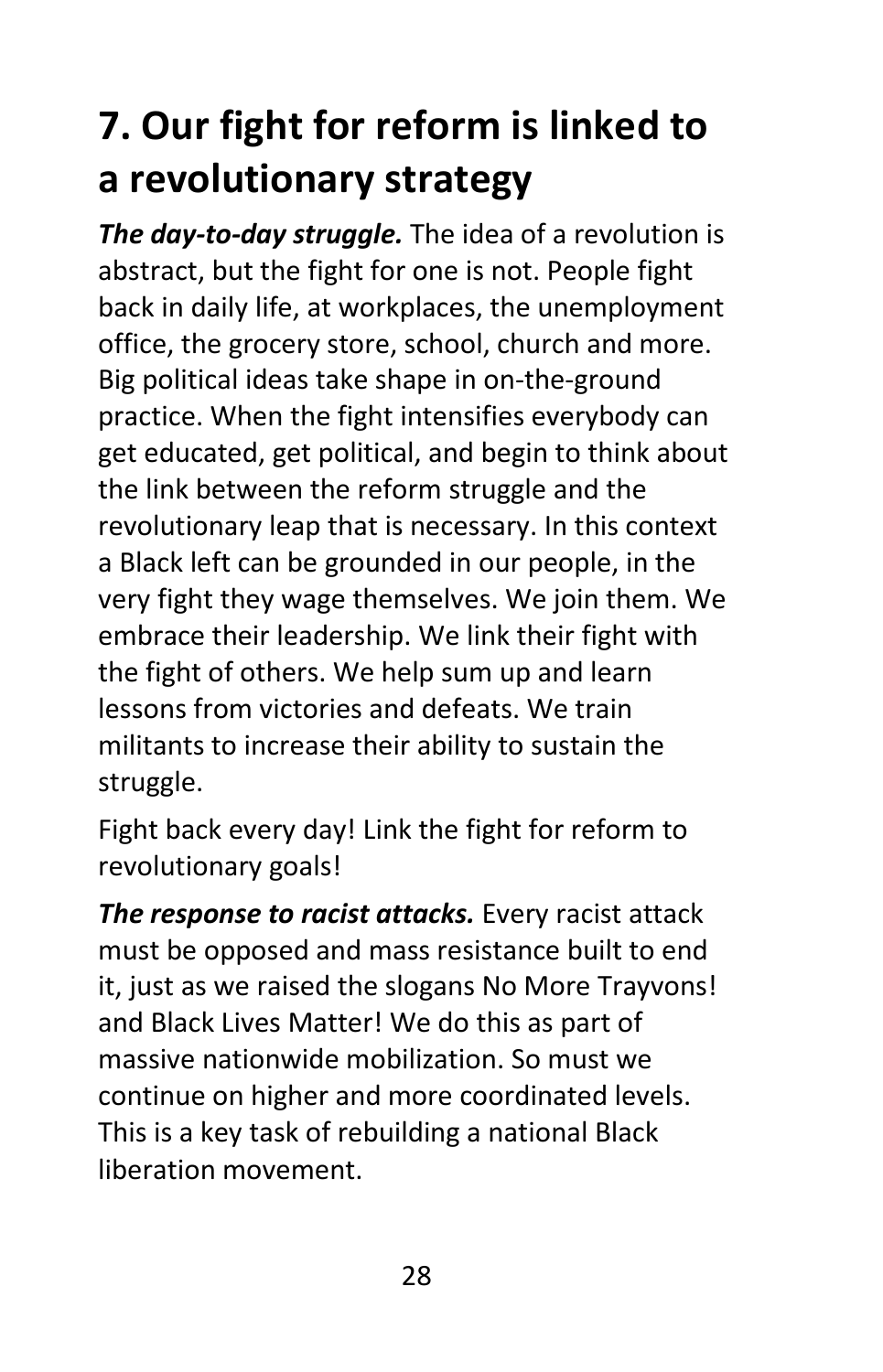*The electoral struggle.* The capitalist state is a rigged game controlled by the ruling class. They don't play fair and we can't win by getting in it and trying to reform things. All too often we have been lured into local politics as mayors and city council officials, only to try and fix a broken system that can't be fixed with minimal reforms.

But electoral politics is a terrain of struggle where debate and discussion can raise the consciousness of people. This can present people with an alternative to the hypocrisy and illusions of mainstream politicians. The movement must remain autonomous from state and NGO control. On the other hand, Black power at the local level can be used by the movement, especially if we build the independent power of the forces in struggle for unionization, livable wages, eminent domain to house the homeless, money for public schools not charter schools, and so on.

Hold elected officials accountable to serve the community!

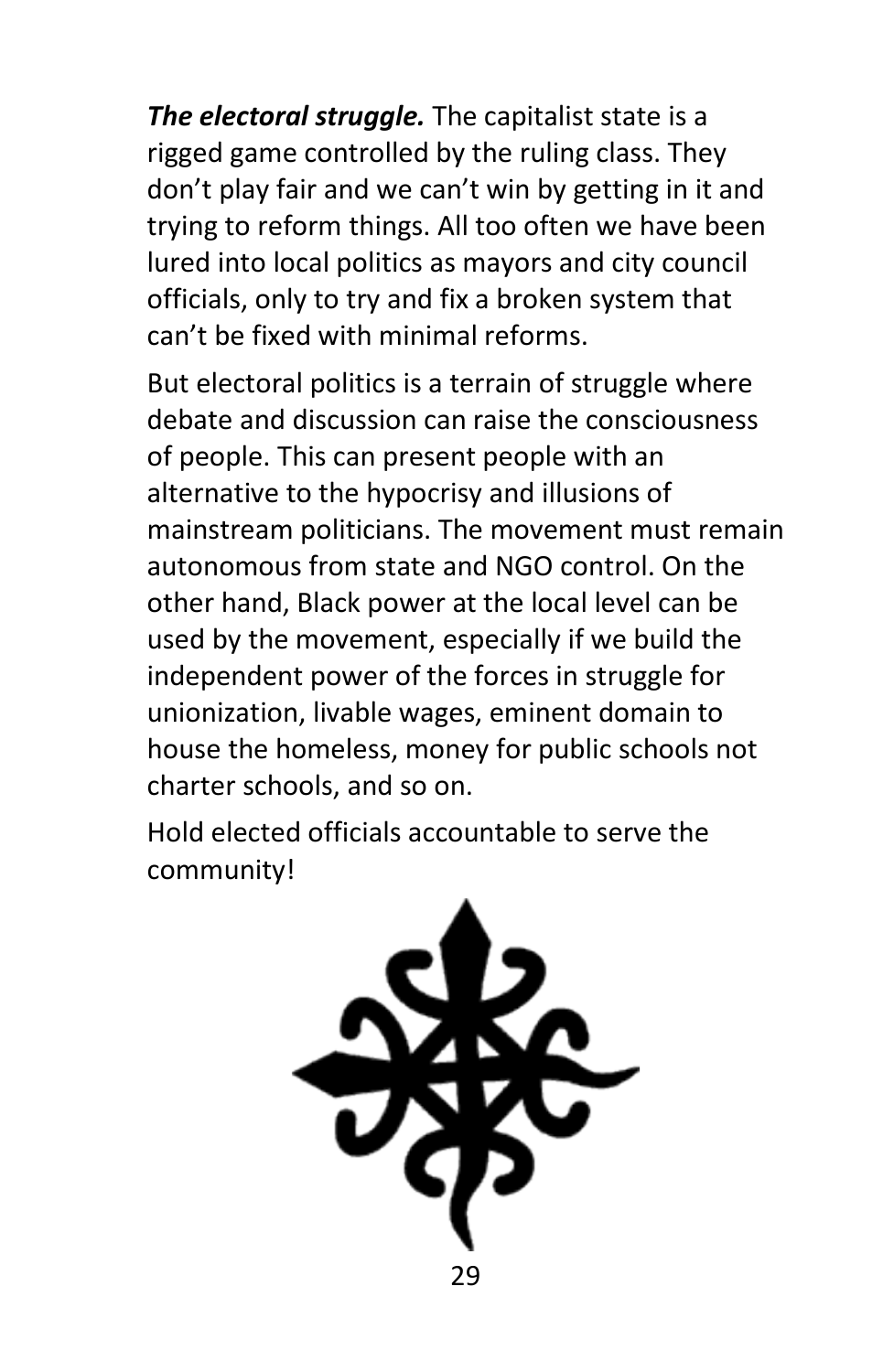### <span id="page-31-0"></span>**8. Our struggle will last for generations**

Struggle is a generational handoff. Each generation has a mission, a contribution to make, and then it is up to the next generation. We fight for freedom, going forward one step, one stage, one historic leap at a time.

*The 1960s generation.* The 1960s was the last great upsurge. 1960s activists are today's movement elders. They are walking, living, libraries. They were part of victories and mass mobilizations. They were also part of factional battles and splits. This is valuable: what to emulate and what to avoid.

*The 21st century.* The 21st century is not the 1960s. We are caught in a technological revolution being used to change all aspects of life. We have to adapt to that and learn how to use digital tools in our struggle. We don't have the revolution of rising expectations of the 1960s, fueled by revolutions in China, Cuba, Vietnam as well as national liberation battles all over Africa. Today we fight many forms of Afro-pessimism as well as the diseases of addiction and the breakdown of many traditional institutions. We rebuild on a new basis, to take our fight to the next level. The imperialist system is in crisis, presenting to the people and the revolutionaries many challenges. We must see this as an opportunity for struggle to build anti-imperialist organizations and alliances at home and abroad.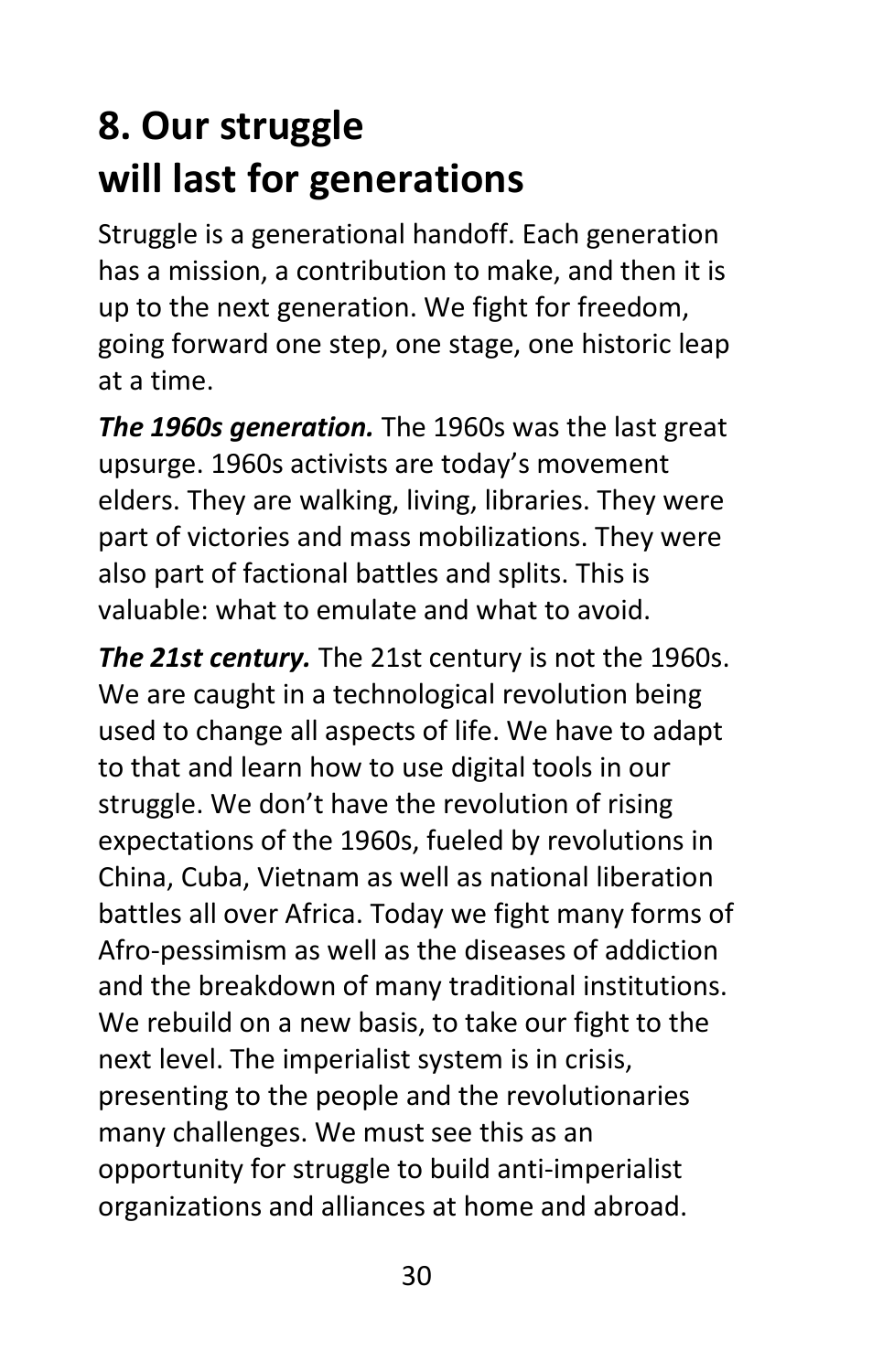*Building revolutionary institutions to sustain our movement.* Our task is to build organization and consciousness to struggle in every context: workers, students, church members, residents, health care patients, seniors, and so on. People are reborn in the struggle. Our people need a rebirth so we must engage. Every organization must be built by relying on our own people and not on handouts from friendly foundations or NGOs.

*Dual power: A strategic revolutionary objective of self-determination and workers power.* Altering the balance of power between the Black and multinational working class and the U.S. ruling class and its imperialist state is a constant goal of revolutionary strategy. This will position the oppressed and exploited masses for social revolution.

A strategic program focuses on the relationship between politics and economics. It must not only put forward demands for democracy. It must fight for transformative power to organize alternative social, economic and political models. This can engage people in organizing and administering in a different way in our workplaces, communities, social institutions and positions in local government. This is defined as dual and contending power.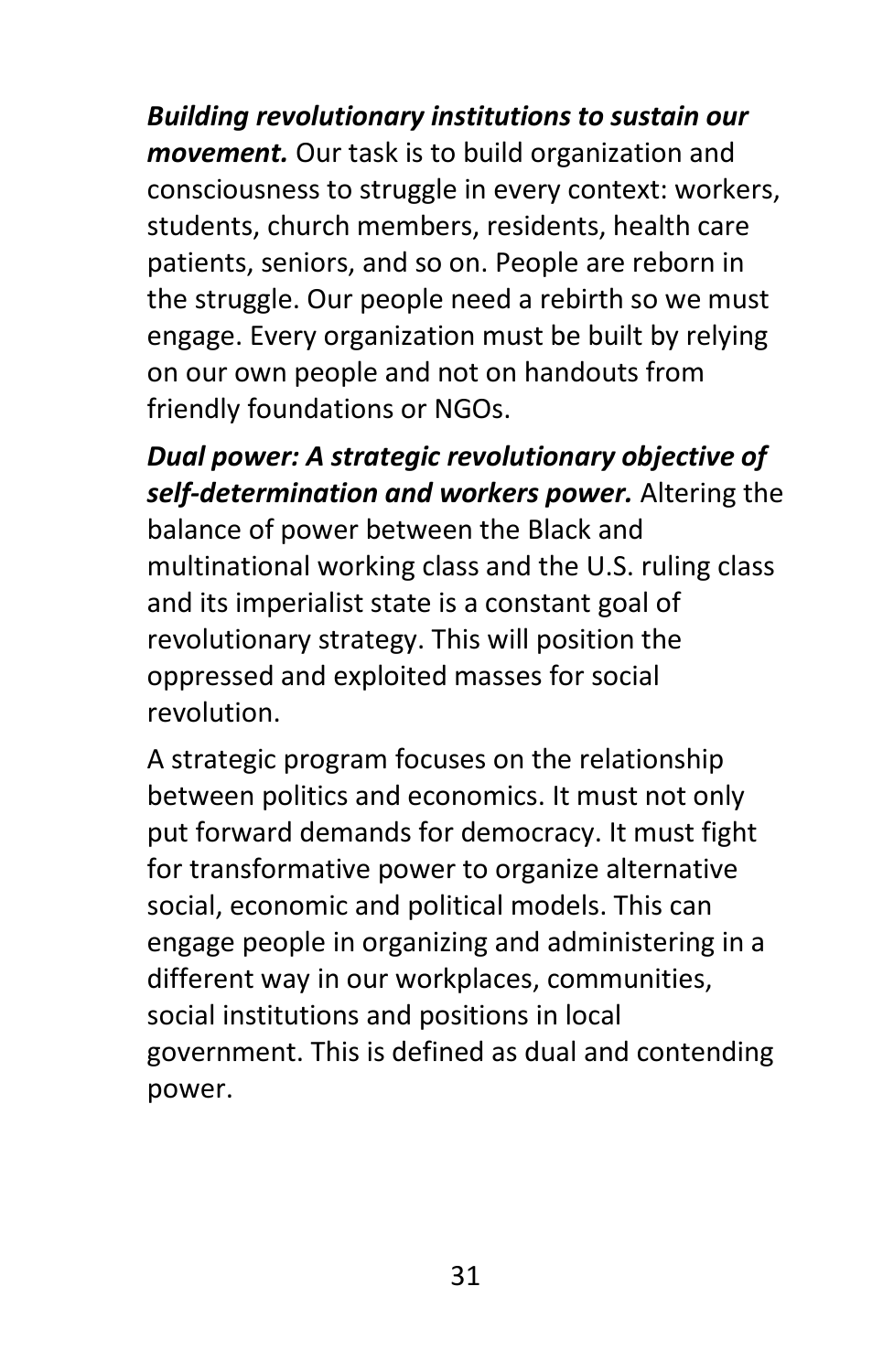# <span id="page-33-0"></span>**9. We march into the future**

This Freedom Manifesto is offered as a living document for rebuilding the Black Liberation Movement and linking it to the overall revolutionary process in the US and worldwide. Now that you have read it, we want you to join in as an individual, into a group process, into helping organize your community, and into helping developing national unity. We call it study and struggle.

We practice the 80-20 approach to unity. We are not trying to be perfect and in total and absolute agreement. That would be foolish and prevent the unity we need. If we concentrate on what we can all agree with, maybe we can get to 80%. And we can learn from our differences of 20%.

*Individual study and struggle.* Of course you have taken the first step of reading the Freedom Manifesto. Now we propose that you do so again to study it carefully. Reading with a pencil. Mark your agreements and disagreements. Note where you need more study. Note where you have some practical experience. Note passages you want to talk about with people. This might take three readings.

*Group study and struggle.* We are interested in every kind of organized group taking up the Manifesto for study, leading to a formal resolution of agreement based on the 80-20 principle. This includes groups fighting against all forms of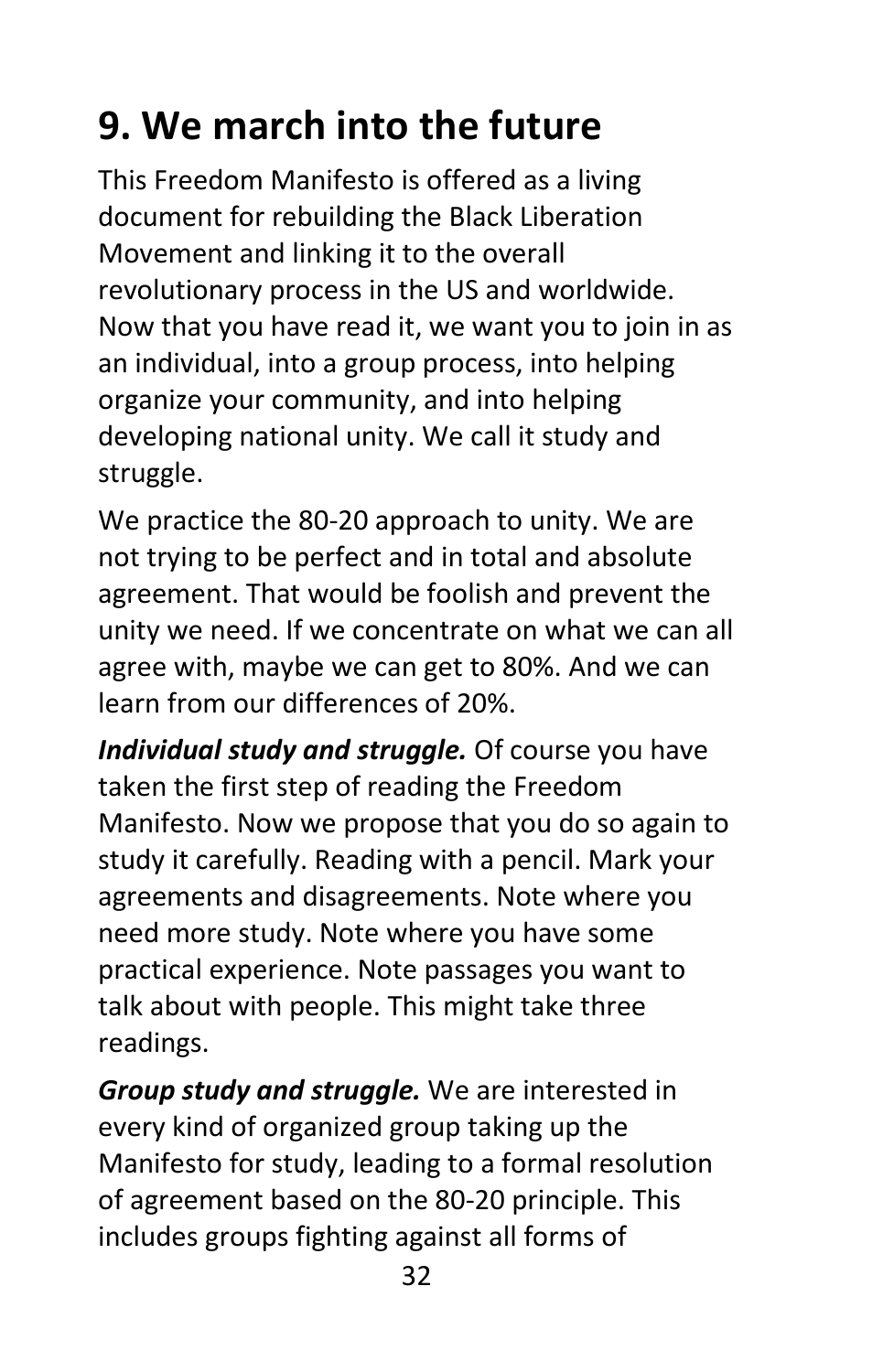exploitation and oppression: labor groups, churches, student and campus groups, community organizations, and human rights groups. But we are also interested in PTA's, sports groups, youth groups, cultural groups—any and all who decide it is time to unite to fight for fundamental change.

Second, we encourage all individuals to organize friends and colleagues into a study group to read and deeply discuss the Manifesto and how it can help them develop action plans.

*Community study and struggle.* We propose that all of the individuals and groups in a local community pull together and organize a public forum to discuss the Manifesto. The question is this: How can the Manifesto build unity for the local Black liberation movement?

While all forms of publicity can help, we strongly advocate door-to-door canvassing in areas most under attack or most associated with local Black Liberation Movement activities. Copies of the Manifesto should go to everyone you contact and everyone attending a local forum. Let's go deep into the community to rebuild a popular base for Black liberation.

*Local base-building leads to a national assembly.*

In the next year or so we need to pull all local groups together into a national assembly for Black liberation. Each local area is unique but we are all subject to national patterns of exploitation and oppression. So we need to fight at the local and the